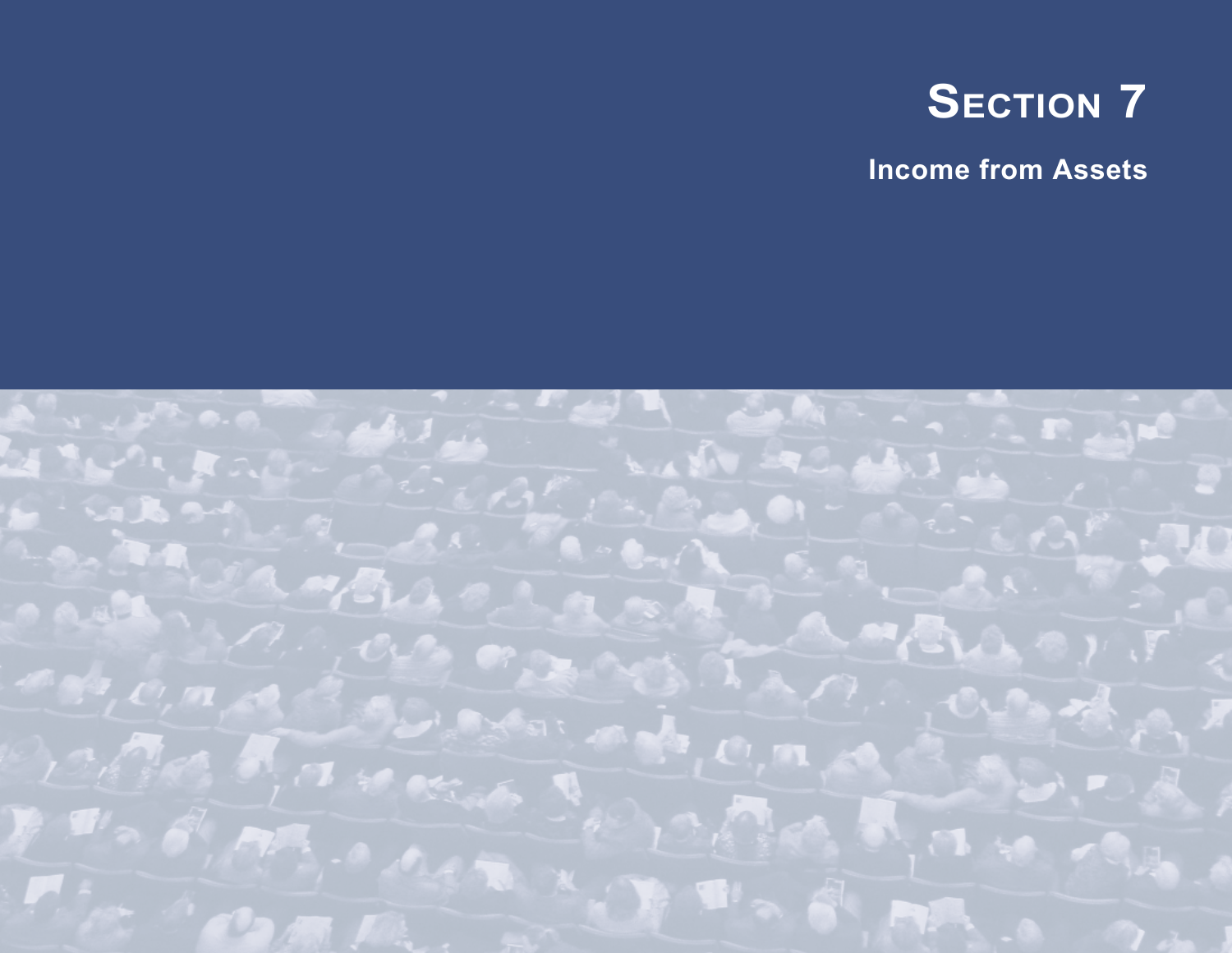# **Key Terms and Concepts for Section 7 1**

**Age**. Age classification is based on the age of the person at his or her last birthday as of March 2015. A married couple's age is defined as the age of the husband—unless he is under age 55 and the wife is 55 or older, in which case it is the age of the wife.

**Aged unit**. With age 55 as the cutoff, aged units are defined as married couples living together at least one of whom is 55 or older—and nonmarried persons 55 or older.

**Marital status**. Married persons are married and living with their spouse. Nonmarried persons may be divorced, widowed, never married, separated, or married but living apart from their spouse.

**Race**. The categories White alone, Black alone, and Asian alone reflect respondents who reported only one race. Because of changes to

the race category, data on race are not directly comparable to editions prior to 2002. A person's race is his or her reported race. A married couple's race is defined as the race of the husband.

**Hispanic origin**. Persons of Hispanic origin may be of any race. A married couple is of Hispanic origin if the husband is of Hispanic origin.

**Family**. A family is a group of two or more people (one of whom is the householder) related by birth, marriage, or adoption and residing together; all such people (including related subfamily members) are considered as members of one family.

**Social Security beneficiary**. A beneficiary may be receiving retired-worker benefits, dependents' or survivor benefits, disability benefits, or transitionally insured benefits.

**Asset income**. Includes interest, dividends, income from estates or trusts, and net rental income or royalties. *Interest* income. Interest includes payments people receive (or have credited to their accounts) from bonds, treasury notes, IRAs, certificates of deposit, interestbearing savings and checking accounts, and all other investments that pay interest. Dividends. *Dividends* include income people receive from stock holdings and mutual fund shares. The CPS does not include capital gains from the sale of stock holdings as income. *Rents, royalties, and estates and trusts*. Include net income people receive from the rental of a house, store, or other property, receipts from boarders or lodgers, net royalty income, and periodic payments from estate or trust funds.

<sup>1</sup> For more information, consult the Glossary at the front of this publication.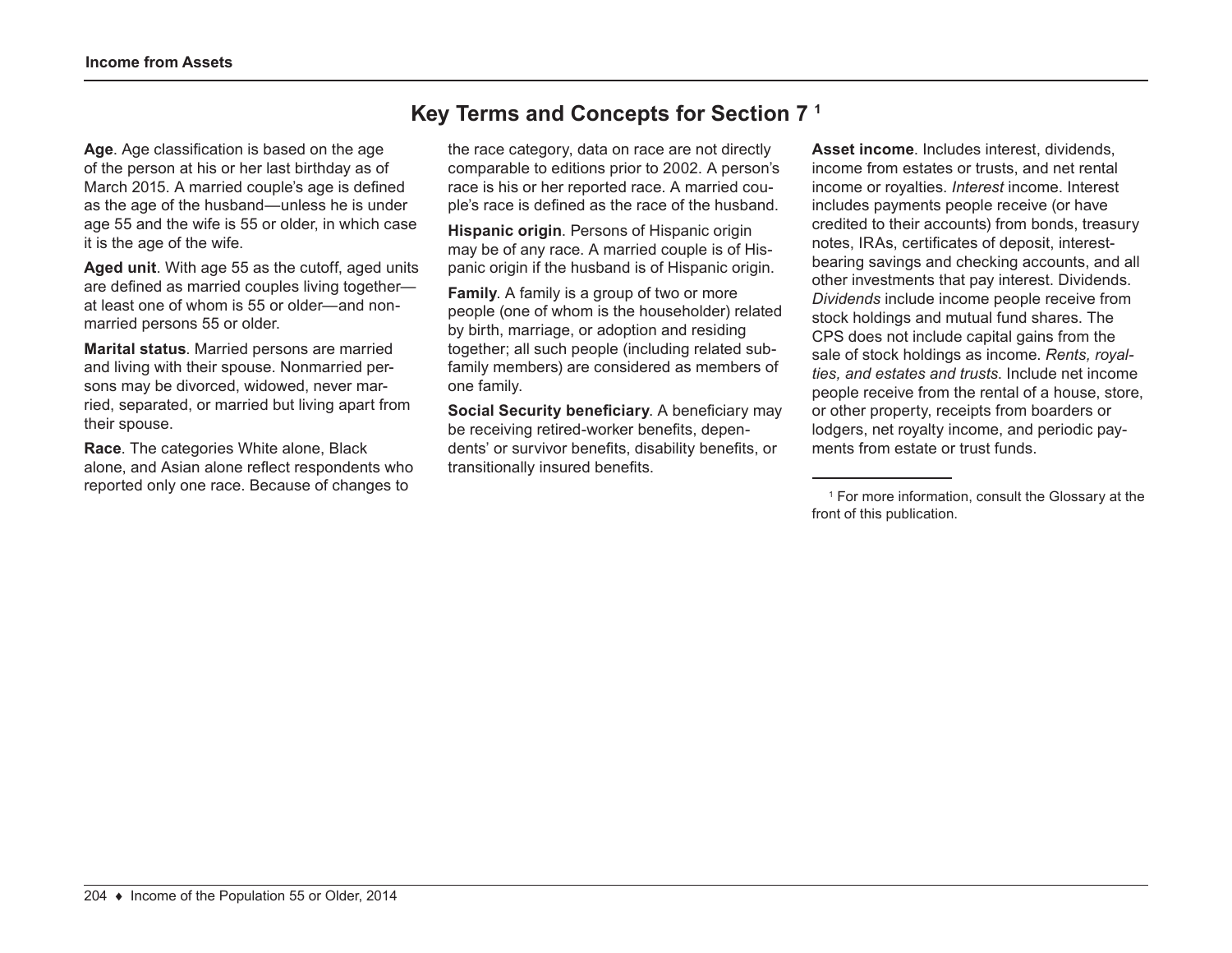**Percentage distribution of recipient units, by age, 2014**

|                                  |            |            | Aged 65 or older |       |           |       |             |  |  |  |  |
|----------------------------------|------------|------------|------------------|-------|-----------|-------|-------------|--|--|--|--|
| Aged unit asset income (dollars) | Aged 55-61 | Aged 62-64 | Total            | 65-69 | $70 - 74$ | 75-79 | 80 or older |  |  |  |  |
| Total percent                    | 100.0      | 100.0      | 100.0            | 100.0 | 100.0     | 100.0 | 100.0       |  |  |  |  |
| Loss                             | 1.0        | 0.6        | 1.0              | 1.1   | 1.0       | 1.1   | 0.9         |  |  |  |  |
| $1 - 249$                        | 45.1       | 45.0       | 45.2             | 43.4  | 45.2      | 45.0  | 47.6        |  |  |  |  |
| 250-499                          | 7.0        | 6.2        | 6.5              | 7.2   | 6.6       | 5.8   | 6.1         |  |  |  |  |
| 500-749                          | 4.7        | 4.8        | 4.8              | 4.5   | 4.3       | 4.9   | 5.7         |  |  |  |  |
| 750-999                          | 2.1        | 2.5        | 2.4              | 2.2   | 2.2       | 2.8   | 2.5         |  |  |  |  |
| 1,000-1,499                      | 4.8        | 3.8        | 4.5              | 4.7   | 3.8       | 4.2   | 5.2         |  |  |  |  |
| 1,500-1,999                      | 3.2        | 2.5        | 2.4              | 2.4   | 2.5       | 2.3   | 2.3         |  |  |  |  |
| 2,000-2,499                      | 2.2        | 2.0        | 2.7              | 3.5   | 2.0       | 2.4   | 2.4         |  |  |  |  |
| 2,500-2,999                      | 1.3        | 1.7        | 1.8              | $1.2$ | 2.1       | 2.4   | 1.8         |  |  |  |  |
| 3,000-3,999                      | 3.2        | 4.0        | 3.0              | 3.3   | 3.0       | 3.0   | 2.6         |  |  |  |  |
| 4,000-4,999                      | 2.3        | 1.9        | 2.3              | 1.6   | 2.7       | 3.1   | 2.1         |  |  |  |  |
| 5,000-9,999                      | 7.2        | 7.1        | 6.9              | 7.3   | 7.2       | 7.5   | 5.8         |  |  |  |  |
| 10,000-14,999                    | 4.5        | 4.9        | 4.4              | 3.9   | 5.0       | 4.6   | 4.3         |  |  |  |  |
| 15,000-19,999                    | 2.0        | 2.8        | 2.3              | 2.6   | 2.3       | 1.8   | 2.3         |  |  |  |  |
| 20,000-24,999                    | 1.6        | 1.9        | 1.6              | 1.9   | 1.7       | 1.5   | 1.1         |  |  |  |  |
| 25,000-29,999                    | 1.2        | 1.3        | 1.3              | 1.5   | 1.0       | 1.3   | 1.2         |  |  |  |  |
| 30,000-34,999                    | 1.3        | 1.0        | 1.0              | 1.3   | 1.1       | 0.9   | 0.7         |  |  |  |  |
| 35,000-39,999                    | 0.6        | 0.8        | 0.5              | 0.7   | 0.3       | 0.4   | 0.6         |  |  |  |  |
| 40,000-44,999                    | 0.6        | 0.7        | 0.6              | 1.0   | 0.5       | 0.1   | 0.4         |  |  |  |  |
| 45,000-49,999                    | 0.3        | 0.3        | 0.6              | 0.6   | 0.5       | 0.7   | 0.5         |  |  |  |  |
| 50,000 or more                   | 3.7        | 4.2        | 4.3              | 4.0   | 5.0       | 4.4   | 4.0         |  |  |  |  |
| Median asset income (dollars)    | 349        | 394        | 365              | 429   | 380       | 400   | 288         |  |  |  |  |
| Number (thousands)               | 12,954     | 4,892      | 21,376           | 7,105 | 5,072     | 3,673 | 5,526       |  |  |  |  |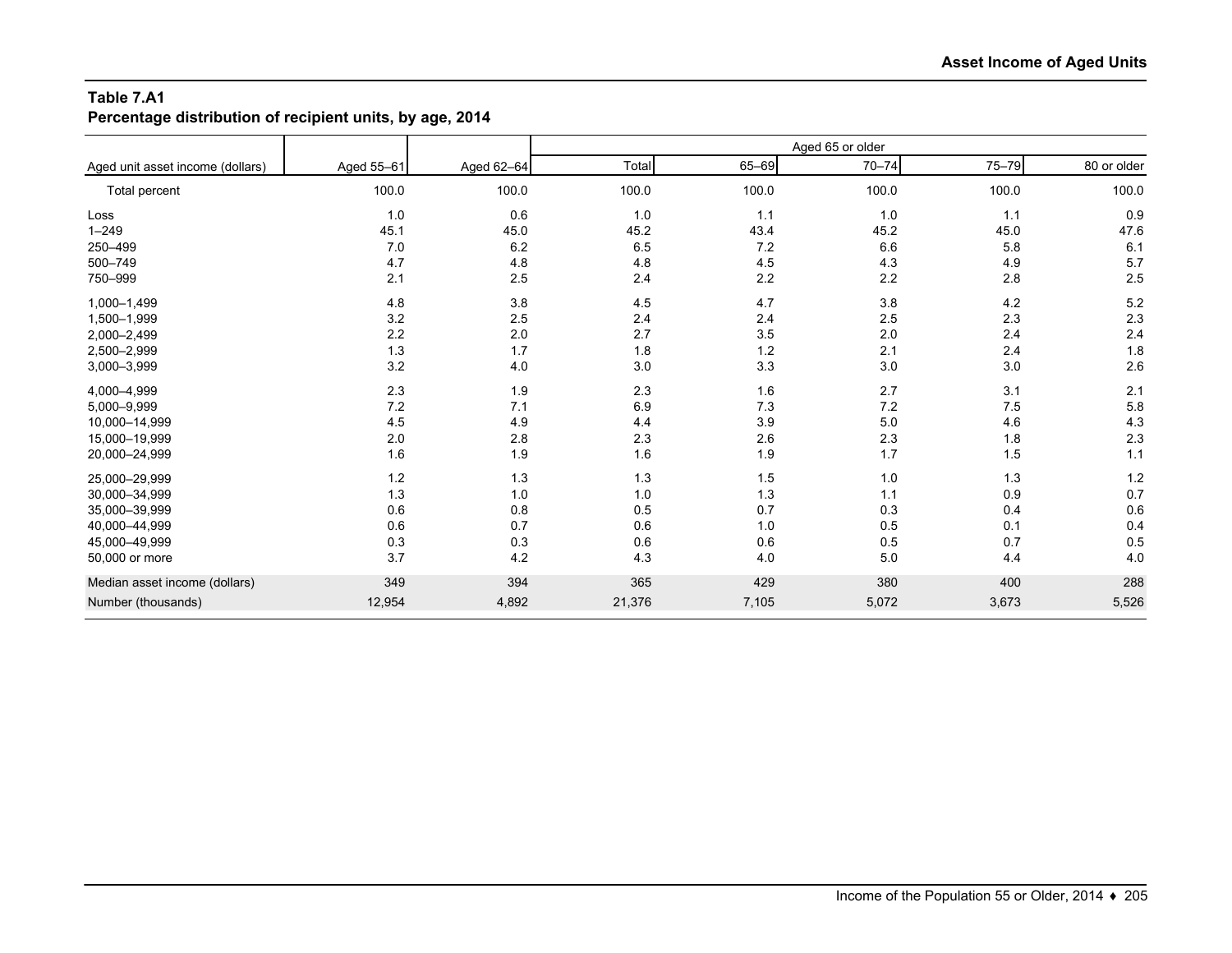**Percentage distribution of recipient units, by marital status and age, 2014**

|                                  |           | Married couples |        |       |             |           |                |           |           |        | Nonmarried persons |             |           |                |
|----------------------------------|-----------|-----------------|--------|-------|-------------|-----------|----------------|-----------|-----------|--------|--------------------|-------------|-----------|----------------|
|                                  |           |                 |        |       | 65 or older |           |                |           |           |        |                    | 65 or older |           |                |
| Aged unit asset income (dollars) | $55 - 61$ | $62 - 64$       | Total  | 65-69 | $70 - 74$   | $75 - 79$ | 80 or<br>older | $55 - 61$ | $62 - 64$ | Total  | 65-69              | $70 - 74$   | $75 - 79$ | 80 or<br>older |
| Total percent                    | 100.0     | 100.0           | 100.0  | 100.0 | 100.0       | 100.0     | 100.0          | 100.0     | 100.0     | 100.0  | 100.0              | 100.0       | 100.0     | 100.0          |
| Loss                             | 1.2       | 0.8             | 1.2    | 1.3   | 1.2         | 1.1       | 0.9            | 0.5       | 0.3       | 0.9    | 0.9                | 0.7         | 1.1       | 0.8            |
| $1 - 249$                        | 40.6      | 40.6            | 37.4   | 36.8  | 36.8        | 37.3      | 39.5           | 52.2      | 51.5      | 53.1   | 52.3               | 55.4        | 53.9      | 51.9           |
| 250-499                          | 7.3       | 6.4             | 6.4    | 6.6   | 6.8         | 6.2       | 5.8            | 6.6       | 5.9       | 6.6    | 8.0                | 6.4         | 5.4       | 6.2            |
| 500-749                          | 5.0       | 4.9             | 4.9    | 4.6   | 4.5         | 5.3       | 5.7            | 4.3       | 4.6       | 4.7    | 4.2                | 4.1         | 4.3       | 5.7            |
| 750-999                          | 2.5       | 2.6             | 2.6    | 2.8   | 2.3         | 3.1       | 2.1            | 1.5       | 2.2       | 2.2    | 1.5                | 2.0         | 2.4       | 2.8            |
| 1,000-1,499                      | 4.9       | 3.5             | 5.1    | 5.4   | 3.8         | 4.8       | 6.7            | 4.7       | 4.3       | 3.9    | 3.8                | 3.7         | 3.4       | 4.4            |
| 1,500-1,999                      | 3.3       | 3.0             | 2.5    | 2.5   | 2.7         | 2.1       | 2.5            | 3.0       | 1.8       | 2.2    | 2.2                | 2.2         | 2.5       | 2.2            |
| 2,000-2,499                      | 1.9       | 2.5             | 2.8    | 3.8   | 2.1         | 2.8       | 1.9            | 2.7       | 1.4       | 2.5    | 3.1                | 1.9         | 1.9       | 2.6            |
| 2,500-2,999                      | 1.2       | 1.6             | 2.0    | 1.5   | 2.1         | 2.7       | 2.0            | 1.5       | 1.7       | 1.6    | 0.9                | 2.0         | 2.0       | 1.7            |
| 3,000-3,999                      | 3.7       | 4.5             | 3.2    | 2.9   | 3.7         | 3.5       | 2.7            | 2.5       | 3.3       | 2.8    | 3.8                | 2.1         | 2.4       | 2.5            |
| 4,000-4,999                      | 2.7       | 2.3             | 2.6    | 1.9   | 3.1         | 3.7       | 2.3            | 1.6       | 1.3       | 1.9    | 1.2                | 2.3         | 2.3       | 2.0            |
| 5,000-9,999                      | 7.6       | 7.3             | 8.4    | 8.6   | 8.7         | 8.5       | 7.6            | 6.5       | 7.0       | 5.4    | 5.6                | 5.3         | 6.4       | 4.8            |
| 10.000-14.999                    | 4.5       | 4.9             | 4.9    | 4.5   | 6.2         | 4.6       | 4.2            | 4.4       | 4.8       | 3.9    | 3.1                | 3.4         | 4.7       | 4.4            |
| 15,000-19,999                    | 2.1       | 3.1             | 2.9    | 3.0   | 3.0         | 2.6       | 3.2            | 1.9       | 2.3       | 1.7    | 2.1                | 1.5         | 0.8       | 1.8            |
| 20,000-24,999                    | 1.8       | 2.0             | 2.0    | 2.2   | 1.8         | 2.2       | 1.7            | 1.3       | 1.7       | 1.2    | 1.6                | 1.6         | 0.6       | 0.8            |
| 25,000-29,999                    | 1.5       | 1.2             | 1.6    | 2.1   | 1.1         | 1.4       | 1.6            | 0.7       | 1.4       | 0.9    | 0.6                | 0.9         | 1.1       | 0.9            |
| 30,000-34,999                    | 1.5       | 1.3             | 1.3    | 1.6   | 1.3         | 0.7       | 1.0            | 1.0       | 0.6       | 0.8    | 0.9                | 0.8         | 1.1       | 0.5            |
| 35,000-39,999                    | 0.6       | 0.9             | 0.7    | 0.7   | 0.6         | 0.5       | 0.7            | 0.6       | 0.7       | 0.4    | 0.6                | 0.0         | 0.3       | 0.5            |
| 40,000-44,999                    | 0.7       | 1.0             | 0.8    | 1.2   | 0.6         | 0.2       | 0.8            | 0.4       | 0.4       | 0.4    | 0.8                | 0.4         | 0.0       | 0.2            |
| 45,000-49,999                    | 0.5       | 0.4             | 0.8    | 0.8   | 0.8         | 0.7       | 1.1            | 0.1       | 0.2       | 0.4    | 0.4                | 0.2         | 0.7       | 0.3            |
| 50,000 or more                   | 4.7       | 5.2             | 5.9    | 5.3   | 6.7         | 6.0       | 6.1            | 2.1       | 2.8       | 2.7    | 2.2                | 3.0         | 2.5       | 2.9            |
| Median asset income (dollars)    | 509       | 589             | 762    | 820   | 841         | 750       | 627            | 200       | 206       | 178    | 195                | 130         | 150       | 200            |
| Number (thousands)               | 7,908     | 2,902           | 10,766 | 4,087 | 2,786       | 1,962     | 1,932          | 5,046     | 1,990     | 10,610 | 3,018              | 2,286       | 1,712     | 3,594          |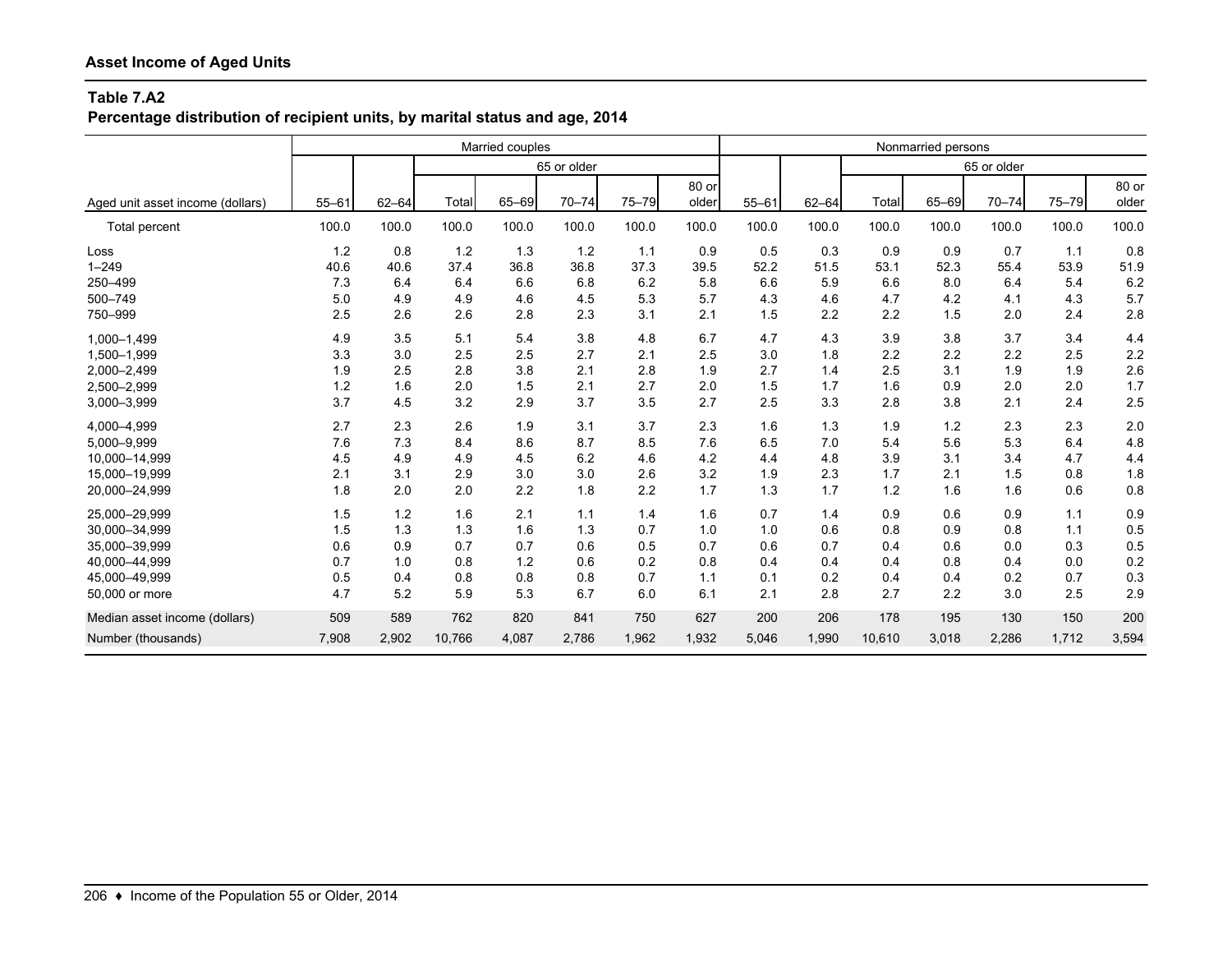**Percentage distribution of recipient units, by Social Security beneficiary status, marital status, and age, 2014**

|                                                                                                     | Beneficiary units<br>Nonbeneficiary units |                                        |                                        |                                        |                                        |                                        |                                        |                                        |                                        |                                        |                                        |                                        |                                        |                                        |                                        |                                        |                                        |                                          |
|-----------------------------------------------------------------------------------------------------|-------------------------------------------|----------------------------------------|----------------------------------------|----------------------------------------|----------------------------------------|----------------------------------------|----------------------------------------|----------------------------------------|----------------------------------------|----------------------------------------|----------------------------------------|----------------------------------------|----------------------------------------|----------------------------------------|----------------------------------------|----------------------------------------|----------------------------------------|------------------------------------------|
|                                                                                                     |                                           | All units                              |                                        |                                        | Married couples                        |                                        |                                        | Nonmarried persons                     |                                        |                                        | All units                              |                                        |                                        | Married couples                        |                                        |                                        | Nonmarried persons                     |                                          |
| Aged unit asset income<br>(dollars)                                                                 | $55 - 61$                                 | $62 - 64$                              | 65 or<br>older                         | $55 - 61$                              | $62 - 64$                              | 65 or<br>older                         | $55 - 61$                              | $62 - 64$                              | 65 or<br>older                         | $55 - 61$                              | $62 - 64$                              | 65 or<br>older                         | $55 - 61$                              | $62 - 64$                              | 65 or<br>older                         | $55 - 61$                              | $62 - 64$                              | 65 or<br>older                           |
| <b>Total percent</b>                                                                                | 100.0                                     | 100.0                                  | 100.0                                  | 100.0                                  | 100.0                                  | 100.0                                  | 100.0                                  | 100.0                                  | 100.0                                  | 100.0                                  | 100.0                                  | 100.0                                  | 100.0                                  | 100.0                                  | 100.0                                  | 100.0                                  | 100.0                                  | 100.0                                    |
| Loss<br>$1 - 249$<br>250-499<br>500-749<br>750-999                                                  | 1.9<br>59.8<br>5.5<br>3.1<br>1.3          | 0.6<br>53.3<br>5.9<br>5.3<br>1.9       | 1.0<br>45.3<br>6.5<br>4.9<br>2.4       | 2.8<br>54.4<br>5.5<br>3.3<br>1.2       | 0.9<br>44.9<br>6.9<br>5.9<br>1.9       | 1.1<br>37.4<br>6.4<br>5.1<br>2.5       | 0.0<br>70.8<br>5.4<br>2.5<br>1.7       | 0.0<br>66.3<br>4.3<br>4.3<br>1.8       | 0.8<br>53.3<br>6.7<br>4.7<br>2.2       | 0.9<br>43.5<br>7.2<br>4.9<br>2.2       | 0.6<br>40.4<br>6.4<br>4.5<br>2.8       | 1.2<br>44.3<br>6.6<br>4.3<br>2.5       | 1.1<br>39.0<br>7.5<br>5.2<br>2.7       | 0.7<br>38.1<br>6.2<br>4.3<br>3.0       | 1.4<br>37.1<br>6.8<br>3.5<br>3.1       | 0.6<br>50.5<br>6.7<br>4.4<br>1.5       | 0.4<br>43.7<br>6.7<br>4.8<br>2.4       | 1.0<br>51.5<br>6.5<br>5.1<br>1.9         |
| 1,000-1,499<br>1,500-1,999<br>2,000-2,499<br>2,500-2,999<br>3,000-3,999                             | 5.0<br>2.4<br>2.6<br>1.5<br>1.4           | 2.8<br>2.9<br>2.3<br>1.8<br>3.1        | 4.5<br>2.4<br>2.6<br>1.8<br>3.1        | 4.7<br>2.9<br>3.0<br>1.7<br>1.7        | 2.6<br>4.2<br>3.6<br>1.8<br>4.1        | 5.2<br>2.6<br>2.7<br>1.9<br>3.3        | 5.6<br>1.4<br>1.7<br>1.2<br>0.9        | 3.0<br>0.8<br>0.4<br>1.9<br>1.6        | 3.7<br>2.2<br>2.5<br>1.7<br>2.9        | 4.8<br>3.3<br>2.2<br>1.3<br>3.4        | 4.4<br>2.3<br>1.9<br>1.6<br>4.5        | 4.9<br>2.2<br>3.0<br>1.7<br>2.2        | 4.9<br>3.4<br>1.8<br>1.2<br>4.0        | 4.0<br>2.3<br>1.8<br>1.6<br>4.8        | 4.3<br>2.0<br>3.9<br>2.3<br>2.2        | 4.6<br>3.1<br>2.8<br>1.5<br>2.6        | 5.0<br>2.3<br>1.9<br>1.6<br>4.1        | 5.6<br>2.4<br>2.1<br>1.1<br>2.2          |
| 4,000-4,999<br>5,000-9,999<br>10.000-14.999<br>15,000-19,999<br>20,000-24,999                       | 2.0<br>4.8<br>3.1<br>1.7<br>1.4           | 1.7<br>5.0<br>3.9<br>2.3<br>1.8        | 2.4<br>7.1<br>4.4<br>2.2<br>1.6        | 2.0<br>5.8<br>4.0<br>2.1<br>1.8        | 2.8<br>5.3<br>4.2<br>1.8<br>1.9        | 2.7<br>8.5<br>4.9<br>3.0<br>2.0        | 1.9<br>3.0<br>1.3<br>0.8<br>0.7        | 0.1<br>4.4<br>3.5<br>3.1<br>1.5        | 2.1<br>5.7<br>3.9<br>1.5<br>1.1        | 2.3<br>7.4<br>4.6<br>2.0<br>1.6        | 2.0<br>8.3<br>5.4<br>3.0<br>2.0        | 1.2<br>5.7<br>4.4<br>2.8<br>1.5        | 2.7<br>7.8<br>4.6<br>2.1<br>1.8        | 2.0<br>8.4<br>5.4<br>3.8<br>2.1        | 2.0<br>7.8<br>5.2<br>2.8<br>1.7        | 1.6<br>6.8<br>4.7<br>2.0<br>1.4        | 1.9<br>8.3<br>5.5<br>1.9<br>1.8        | 0.5<br>3.6<br>3.5<br>2.7<br>1.3          |
| 25,000-29,999<br>30,000-34,999<br>35,000-39,999<br>40.000-44.999<br>45,000-49,999<br>50,000 or more | 0.2<br>0.5<br>0.4<br>0.1<br>0.1<br>1.0    | 0.9<br>0.4<br>1.1<br>1.0<br>0.0<br>2.3 | 1.2<br>0.9<br>0.5<br>0.5<br>0.5<br>4.1 | 0.3<br>0.6<br>0.7<br>0.0<br>0.2<br>1.3 | 0.9<br>0.6<br>1.5<br>1.5<br>0.0<br>2.8 | 1.5<br>1.1<br>0.7<br>0.8<br>0.8<br>5.7 | 0.0<br>0.4<br>0.0<br>0.4<br>0.0<br>0.4 | 0.9<br>0.0<br>0.4<br>0.2<br>0.0<br>1.4 | 0.9<br>0.7<br>0.3<br>0.3<br>0.2<br>2.4 | 1.3<br>1.4<br>0.6<br>0.6<br>0.4<br>4.0 | 1.5<br>1.3<br>0.6<br>0.6<br>0.5<br>5.3 | 1.4<br>1.7<br>0.6<br>0.9<br>1.2<br>5.8 | 1.7<br>1.7<br>0.6<br>0.8<br>0.5<br>5.1 | 1.4<br>1.6<br>0.6<br>0.7<br>0.6<br>6.6 | 2.2<br>2.2<br>0.4<br>0.7<br>1.0<br>7.3 | 0.8<br>1.1<br>0.6<br>0.4<br>0.2<br>2.2 | 1.6<br>0.9<br>0.8<br>0.4<br>0.3<br>3.5 | 0.7<br>1.2<br>0.8<br>$1.1$<br>1.3<br>4.1 |
| Median asset income<br>(dollars)<br>Number (thousands)                                              | 75<br>1,253                               | 175<br>1,736                           | 361<br>18,454                          | 134<br>838                             | 380<br>1,053                           | 749<br>9,286                           | 15<br>415                              | 37<br>683                              | 173<br>9,168                           | 408<br>11,700                          | 640<br>3,156                           | 404<br>2,922                           | 600<br>7,070                           | 800<br>1,848                           | 842<br>1,480                           | 223<br>4,630                           | 437<br>1,308                           | 200<br>1,442                             |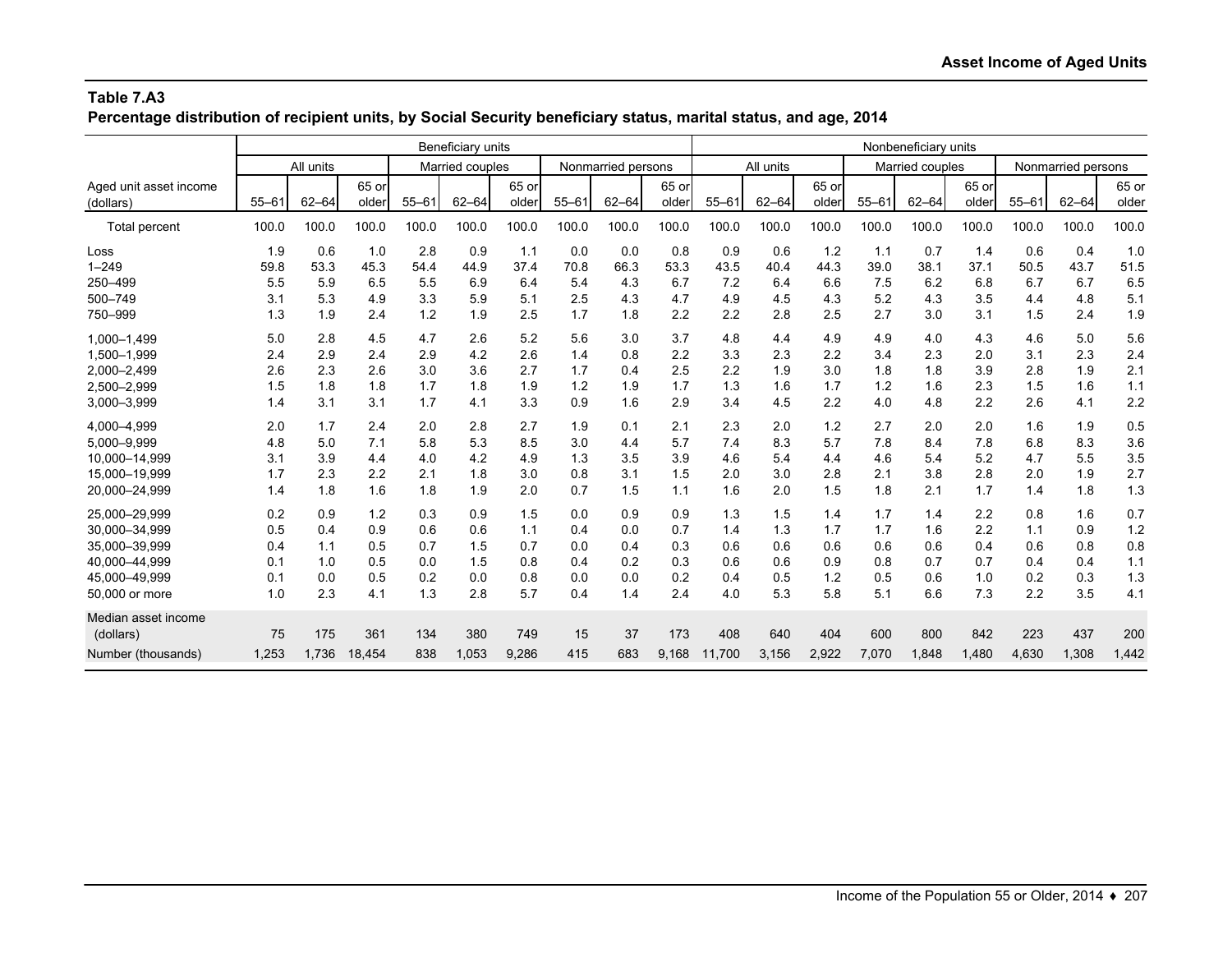**Percentage distribution of recipient units, by race, Hispanic origin, and marital status, 2014**

|                                  |           | White alone |                    |           | <b>Black alone</b> |                    |           | Asian alone |                    |           | Hispanic origin |                    |
|----------------------------------|-----------|-------------|--------------------|-----------|--------------------|--------------------|-----------|-------------|--------------------|-----------|-----------------|--------------------|
|                                  |           |             | Married Nonmarried |           |                    | Married Nonmarried |           |             | Married Nonmarried |           |                 | Married Nonmarried |
| Aged unit asset income (dollars) | All units | couples     | persons            | All units | couples            | persons            | All units | couples     | persons            | All units | couples         | persons            |
| <b>Total percent</b>             | 100.0     | 100.0       | 100.0              | 100.0     | 100.0              | 100.0              | 100.0     | 100.0       | 100.0              | 100.0     | 100.0           | 100.0              |
| Loss                             | 1.0       | 1.2         | 0.8                | 1.3       | 0.7                | 1.6                | 1.3       | 1.5         | 1.1                | 1.1       | 1.2             | 0.9                |
| $1 - 249$                        | 44.2      | 36.5        | 52.4               | 57.9      | 54.6               | 59.7               | 43.3      | 37.1        | 51.9               | 58.5      | 51.6            | 65.7               |
| 250-499                          | 6.5       | 6.3         | 6.6                | 7.6       | 7.8                | 7.4                | 5.5       | 5.5         | 5.5                | 4.6       | 4.3             | 4.9                |
| 500-749                          | 4.7       | 4.9         | 4.6                | 6.4       | 5.0                | 7.1                | 4.3       | 5.4         | 2.7                | 4.0       | 4.5             | 3.4                |
| 750-999                          | 2.4       | 2.6         | 2.1                | 2.1       | 1.1                | 2.7                | 3.2       | 3.8         | 2.4                | 2.8       | 2.1             | 3.5                |
| 1,000-1,499                      | 4.4       | 4.9         | 3.8                | 5.3       | 5.4                | 5.2                | 6.2       | 7.7         | 4.1                | 4.2       | 5.7             | 2.5                |
| 1,500-1,999                      | 2.3       | 2.4         | 2.2                | 2.5       | 2.7                | 2.4                | 3.2       | 3.4         | 2.9                | 1.0       | 1.3             | 0.6                |
| 2,000-2,499                      | 2.8       | 2.9         | 2.6                | 1.5       | 2.0                | 1.2                | 2.5       | 2.7         | 2.2                | 1.8       | 2.5             | 1.0                |
| 2,500-2,999                      | 1.9       | 2.0         | 1.7                | 1.1       | 1.6                | 0.9                | 1.6       | 2.2         | 0.8                | 1.4       | 1.4             | 1.4                |
| 3,000-3,999                      | 3.1       | 3.3         | 2.9                | 2.2       | 2.3                | 2.2                | 1.6       | 2.0         | 1.0                | 2.7       | 3.5             | 1.9                |
| 4,000-4,999                      | 2.4       | 2.8         | 2.0                | 1.4       | 1.4                | 1.3                | 1.3       | 1.4         | 1.3                | 2.2       | 3.1             | 1.3                |
| 5,000-9,999                      | 7.2       | 8.7         | 5.6                | 4.3       | 5.7                | 3.6                | 6.3       | 6.4         | 6.1                | 5.7       | 6.0             | 5.4                |
| 10,000-14,999                    | 4.6       | 5.1         | 4.1                | 1.6       | 2.2                | 1.3                | 4.0       | 4.1         | 3.9                | 3.0       | 3.1             | 2.9                |
| 15,000-19,999                    | 2.4       | 3.0         | 1.7                | 0.7       | 0.7                | 0.8                | 2.7       | 2.5         | 3.0                | 1.3       | 2.3             | 0.4                |
| 20,000-24,999                    | 1.6       | 2.0         | 1.2                | 0.5       | 0.3                | 0.6                | 2.2       | 2.0         | 2.5                | 0.4       | 0.7             | 0.0                |
| 25,000-29,999                    | 1.3       | 1.7         | 1.0                | 0.1       | 0.3                | 0.0                | 2.0       | 2.4         | 1.4                | 0.4       | 0.2             | 0.6                |
| 30,000-34,999                    | 1.0       | 1.3         | 0.8                | 0.5       | 0.7                | 0.4                | 1.6       | 1.7         | 1.4                | 1.1       | 1.4             | 0.7                |
| 35,000-39,999                    | 0.5       | 0.7         | 0.4                | 0.3       | 0.7                | 0.0                | 0.7       | 0.6         | 0.8                | 0.4       | 0.4             | 0.3                |
| 40.000-44.999                    | 0.6       | 0.8         | 0.4                | 0.2       | 0.3                | 0.2                | 0.7       | 0.9         | 0.4                | 0.4       | 0.4             | 0.3                |
| 45,000-49,999                    | 0.6       | 0.8         | 0.4                | 0.7       | 1.0                | 0.4                | 0.5       | 0.4         | 0.6                | 0.1       | 0.0             | 0.1                |
| 50,000 or more                   | 4.5       | 6.1         | 2.8                | 1.7       | 3.4                | 0.9                | 5.3       | 6.2         | 3.9                | 3.1       | 4.1             | 2.1                |
| Median asset income (dollars)    | 410       | 850         | 197                | 106       | 202                | 80                 | 489       | 750         | 170                | 100       | 200             | 72                 |
| Number (thousands)               | 18,941    | 9,716       | 9,225              | 1,397     | 486                | 911                | 721       | 421         | 300                | 940       | 480             | 460                |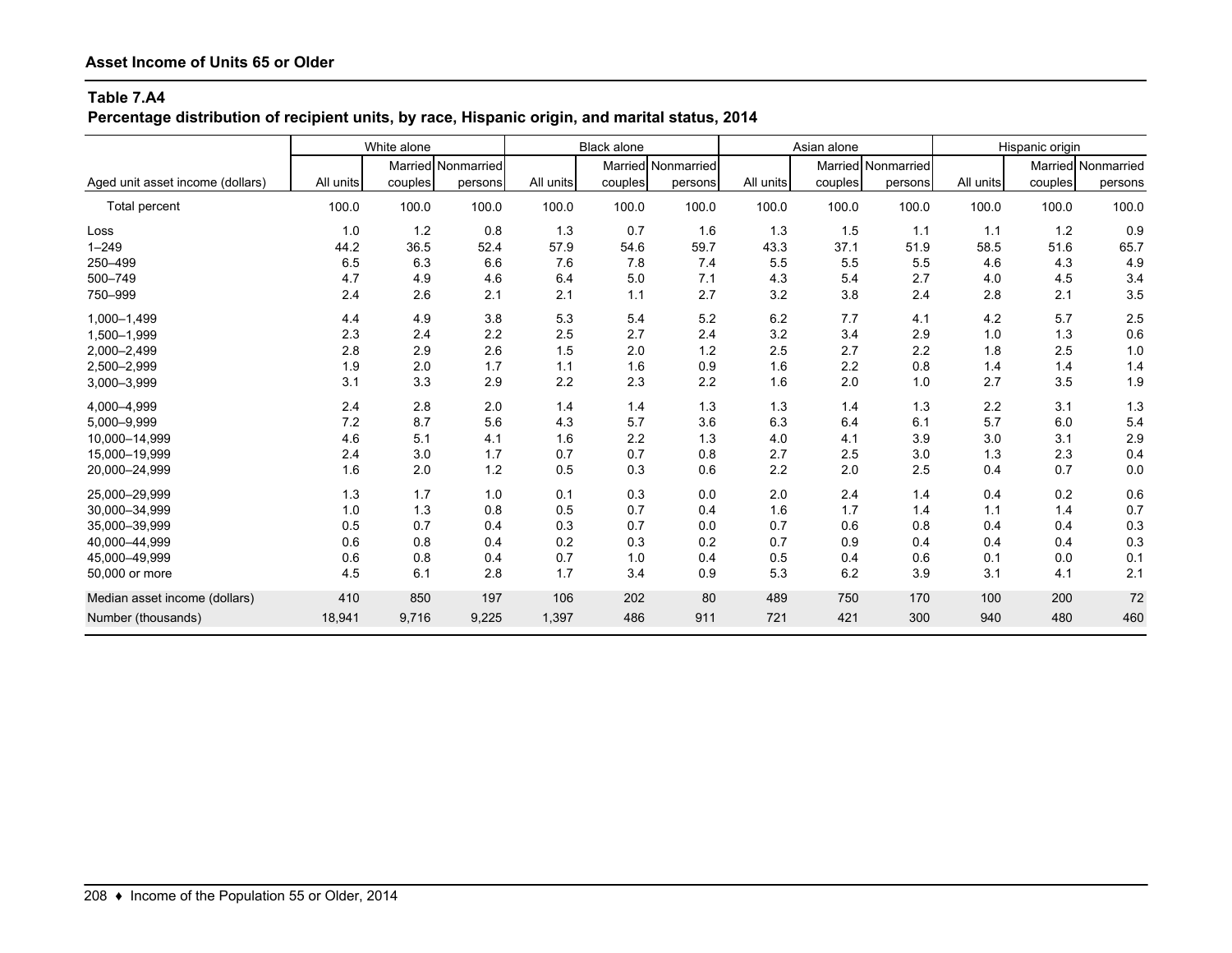**Percentage distribution of recipient units, by marital status and quintile of total money income, 2014**

|                                  |       |        | All units |        |       |       |        | Married couples |        |       |       |        | Nonmarried persons |        |       |
|----------------------------------|-------|--------|-----------|--------|-------|-------|--------|-----------------|--------|-------|-------|--------|--------------------|--------|-------|
| Aged unit asset income (dollars) | First | Second | Third     | Fourth | Fifth | First | Second | Third           | Fourth | Fifth | First | Second | Third              | Fourth | Fifth |
| <b>Total percent</b>             | 100.0 | 100.0  | 100.0     | 100.0  | 100.0 | 100.0 | 100.0  | 100.0           | 100.0  | 100.0 | 100.0 | 100.0  | 100.0              | 100.0  | 100.0 |
| Loss                             | 0.9   | 1.3    | 0.9       | 0.8    | 1.2   | 0.6   | 0.8    | 1.4             | 1.3    | 1.4   | 1.4   | 1.3    | 1.1                | 0.8    | 0.4   |
| $1 - 249$                        | 74.4  | 63.7   | 53.4      | 41.8   | 23.5  | 59.0  | 53.0   | 39.6            | 34.1   | 17.1  | 76.0  | 71.6   | 63.6               | 50.7   | 33.4  |
| 250-499                          | 5.9   | 7.0    | 7.8       | 6.6    | 5.5   | 9.7   | 6.2    | 7.0             | 6.8    | 4.3   | 5.9   | 5.6    | 6.8                | 8.0    | 6.1   |
| 500-749                          | 3.1   | 5.7    | 4.5       | 6.0    | 4.2   | 4.5   | 5.8    | 5.9             | 4.8    | 3.7   | 3.3   | 3.3    | 6.4                | 5.0    | 4.6   |
| 750-999                          | 2.2   | 1.7    | 3.1       | 2.6    | 2.1   | 1.8   | 3.1    | 2.6             | 2.6    | 2.6   | 2.4   | 2.4    | 1.2                | 3.5    | 1.5   |
| 1,000-1,499                      | 3.6   | 4.2    | 5.1       | 4.9    | 4.2   | 6.3   | 4.8    | 5.8             | 5.2    | 4.0   | 3.5   | 3.7    | 3.6                | 4.9    | 3.6   |
| 1,500-1,999                      | 1.4   | 2.1    | 2.2       | 2.9    | 2.5   | 2.2   | 2.9    | 2.5             | 2.9    | 1.9   | 1.4   | 1.8    | 1.6                | 2.1    | 3.3   |
| 2,000-2,499                      | 2.6   | 2.5    | 2.3       | 3.3    | 2.5   | 2.6   | 2.0    | 4.2             | 3.2    | 2.0   | 2.2   | 2.3    | 2.5                | 2.9    | 2.3   |
| 2,500-2,999                      | 1.0   | 1.3    | 1.9       | 2.3    | 1.8   | 2.1   | 1.4    | 1.9             | 2.3    | 2.1   | 0.7   | 1.4    | 1.8                | 1.8    | 1.7   |
| 3,000-3,999                      | 1.7   | 3.0    | 3.2       | 3.7    | 2.7   | 3.3   | 3.7    | 3.7             | 2.8    | 2.7   | 1.7   | 1.4    | 3.4                | 3.2    | 3.0   |
| 4,000-4,999                      | 0.6   | 2.3    | 2.8       | 2.8    | 2.0   | 2.0   | 3.8    | 3.6             | 2.1    | 1.7   | 0.3   | 2.3    | 1.5                | 2.1    | 2.3   |
| 5,000-9,999                      | 2.1   | 3.2    | 6.9       | 7.7    | 9.7   | 4.9   | 7.4    | 7.4             | 10.9   | 9.4   | 0.9   | 2.3    | 3.6                | 7.2    | 7.8   |
| 10,000-14,999                    | 0.5   | 1.4    | 3.7       | 6.3    | 6.1   | 0.5   | 2.6    | 7.6             | 4.4    | 7.0   | 0.3   | 0.3    | 2.1                | 5.1    | 6.7   |
| 15.000-19.999                    | 0.0   | 0.6    | 1.3       | 2.8    | 4.3   | 0.4   | 1.1    | 2.9             | 4.2    | 4.3   | 0.0   | 0.3    | 0.5                | 1.7    | 3.5   |
| 20,000-24,999                    | 0.0   | 0.1    | 0.8       | 2.1    | 3.0   | 0.0   | 0.6    | 1.6             | 3.2    | 3.1   | 0.0   | 0.0    | 0.3                | 0.9    | 2.8   |
| 25,000-29,999                    | 0.0   | 0.0    | 0.4       | 1.2    | 3.0   | 0.0   | 0.7    | 1.0             | 2.4    | 2.9   | 0.0   | 0.0    | 0.0                | 0.2    | 2.6   |
| 30,000-34,999                    | 0.0   | 0.0    | 0.1       | 0.9    | 2.6   | 0.0   | 0.1    | 0.5             | 0.9    | 3.6   | 0.0   | 0.0    | 0.0                | 0.1    | 2.4   |
| 35,000-39,999                    | 0.0   | 0.0    | 0.0       | 0.5    | 1.3   | 0.0   | 0.0    | 0.2             | 0.9    | 1.7   | 0.0   | 0.0    | 0.0                | 0.0    | 1.2   |
| 40,000-44,999                    | 0.0   | 0.0    | 0.0       | 0.4    | 1.7   | 0.0   | 0.0    | 0.4             | 1.0    | 1.8   | 0.0   | 0.0    | 0.0                | 0.0    | 1.2   |
| 45,000-49,999                    | 0.0   | 0.0    | 0.0       | 0.2    | 1.9   | 0.0   | 0.0    | 0.1             | 1.3    | 2.0   | 0.0   | 0.0    | 0.0                | 0.0    | 1.2   |
| 50,000 or more                   | 0.0   | 0.0    | 0.0       | 0.3    | 14.3  | 0.0   | 0.0    | 0.0             | 2.7    | 20.7  | 0.0   | 0.0    | 0.0                | 0.0    | 8.5   |
| Median asset income (dollars)    | 36    | 58     | 185       | 534    | 3,756 | 100   | 210    | 602             | 1,030  | 7,975 | 28    | 28     | 60                 | 210    | 1,501 |
| Number (thousands)               | 2,023 | 3,201  | 4,494     | 5,338  | 6,320 | 1,302 | 1,954  | 2,241           | 2,520  | 2,749 | 1,016 | 1,492  | 2,038              | 2,750  | 3,315 |

NOTE: Quintile limits are \$13,499, \$23,592, \$39,298, and \$72,129 for all units; \$27,538, \$44,424, \$67,621, and \$108,703 for married couples; and \$10,859, \$16,552, \$24,400, and \$41,151 for nonmarried persons.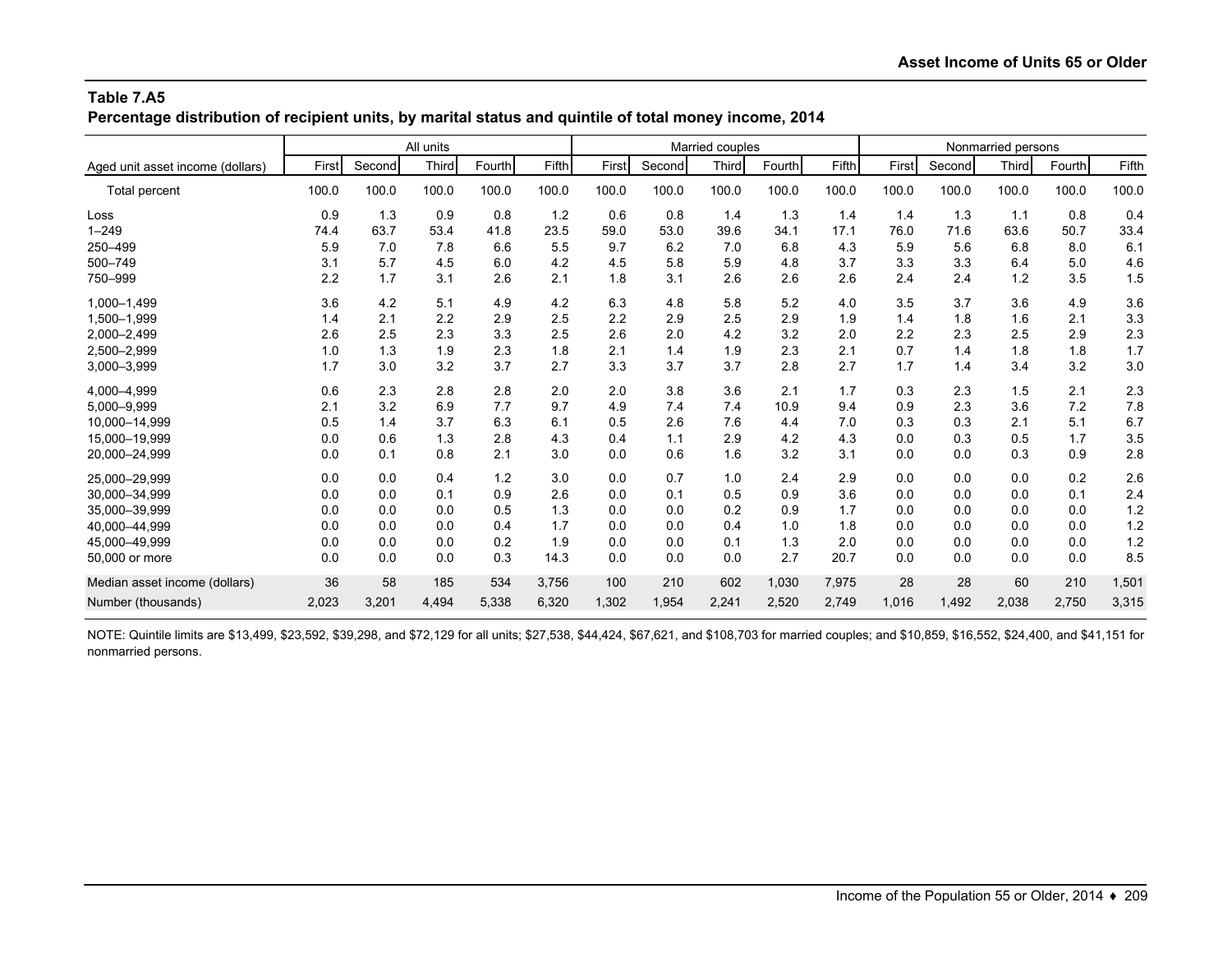**Percentage distribution of persons in recipient families, by sex and age, 2014**

|                               |           | All persons |             |           | Men       |             |           | Women     |             |
|-------------------------------|-----------|-------------|-------------|-----------|-----------|-------------|-----------|-----------|-------------|
| Family asset income (dollars) | $55 - 61$ | $62 - 64$   | 65 or older | $55 - 61$ | $62 - 64$ | 65 or older | $55 - 61$ | $62 - 64$ | 65 or older |
| Total percent                 | 100.0     | 100.0       | 100.0       | 100.0     | 100.0     | 100.0       | 100.0     | 100.0     | 100.0       |
| Loss                          | 0.9       | 0.9         | 1.1         | 1.1       | 0.7       | 1.1         | 0.7       | 1.1       | 1.0         |
| $1 - 249$                     | 42.3      | 41.8        | 42.4        | 40.9      | 42.1      | 39.6        | 43.6      | 41.6      | 44.8        |
| 250-499                       | 6.9       | 6.9         | 6.7         | 7.5       | 6.5       | 6.5         | 6.4       | 7.1       | 6.9         |
| 500-749                       | 4.5       | 4.7         | 5.0         | 4.7       | 4.0       | 4.6         | 4.3       | 5.4       | 5.3         |
| 750-999                       | 2.5       | 2.5         | 2.4         | 2.5       | 2.7       | 2.3         | 2.4       | 2.2       | 2.5         |
| 1,000-1,499                   | 5.2       | 3.7         | 4.7         | 5.2       | 3.7       | 4.7         | 5.1       | 3.8       | 4.6         |
| 1,500-1,999                   | 3.3       | 2.8         | 2.4         | 3.2       | 3.2       | 2.4         | 3.3       | 2.5       | 2.3         |
| 2,000-2,499                   | 2.5       | 2.1         | 2.7         | 2.4       | 2.2       | 2.7         | 2.7       | 2.1       | 2.7         |
| 2,500-2,999                   | 1.4       | 1.8         | 1.9         | 1.3       | 1.9       | 2.0         | 1.5       | 1.7       | 1.8         |
| 3,000-3,999                   | 3.4       | 3.9         | 3.2         | 3.7       | 3.9       | 3.3         | 3.1       | 4.0       | 3.1         |
| 4.000-4.999                   | 2.3       | 2.2         | 2.4         | 2.2       | 2.2       | 2.4         | 2.5       | 2.2       | 2.4         |
| 5,000-9,999                   | 7.6       | 7.8         | 7.4         | 7.8       | 7.2       | 8.2         | 7.5       | 8.3       | 6.7         |
| 10,000-14,999                 | 4.5       | 5.0         | 4.5         | 4.8       | 5.5       | 5.1         | 4.3       | 4.5       | 3.9         |
| 15,000-19,999                 | 2.2       | 2.7         | 2.6         | 2.1       | 2.7       | 2.8         | 2.3       | 2.7       | 2.4         |
| 20,000-24,999                 | 1.8       | 2.1         | 1.7         | 2.0       | 2.0       | 1.8         | 1.7       | 2.1       | 1.5         |
| 25,000-29,999                 | 1.4       | 1.4         | 1.4         | 1.5       | 1.6       | 1.5         | 1.3       | 1.2       | 1.3         |
| 30,000-34,999                 | 1.4       | 1.4         | 1.0         | 1.2       | 1.2       | $1.2$       | 1.5       | 1.5       | 0.9         |
| 35,000-39,999                 | 0.6       | 0.8         | 0.6         | 0.7       | 0.8       | 0.6         | 0.5       | 0.8       | 0.6         |
| 40.000-44.999                 | 0.7       | 0.7         | 0.7         | 0.6       | 0.9       | 0.8         | 0.7       | 0.6       | 0.6         |
| 45,000-49,999                 | 0.4       | 0.4         | 0.7         | 0.4       | 0.3       | 0.8         | 0.4       | 0.5       | 0.5         |
| 50,000 or more                | 4.2       | 4.4         | 4.8         | 4.3       | 4.9       | 5.5         | 4.1       | 4.0       | 4.2         |
| Median family asset income    |           |             |             |           |           |             |           |           |             |
| (dollars)                     | 488       | 502         | 491         | 506       | 506       | 621         | 446       | 500       | 383         |
| Number (thousands)            | 19,885    | 7,639       | 31,205      | 9,620     | 3,677     | 14,427      | 10,265    | 3,961     | 16,778      |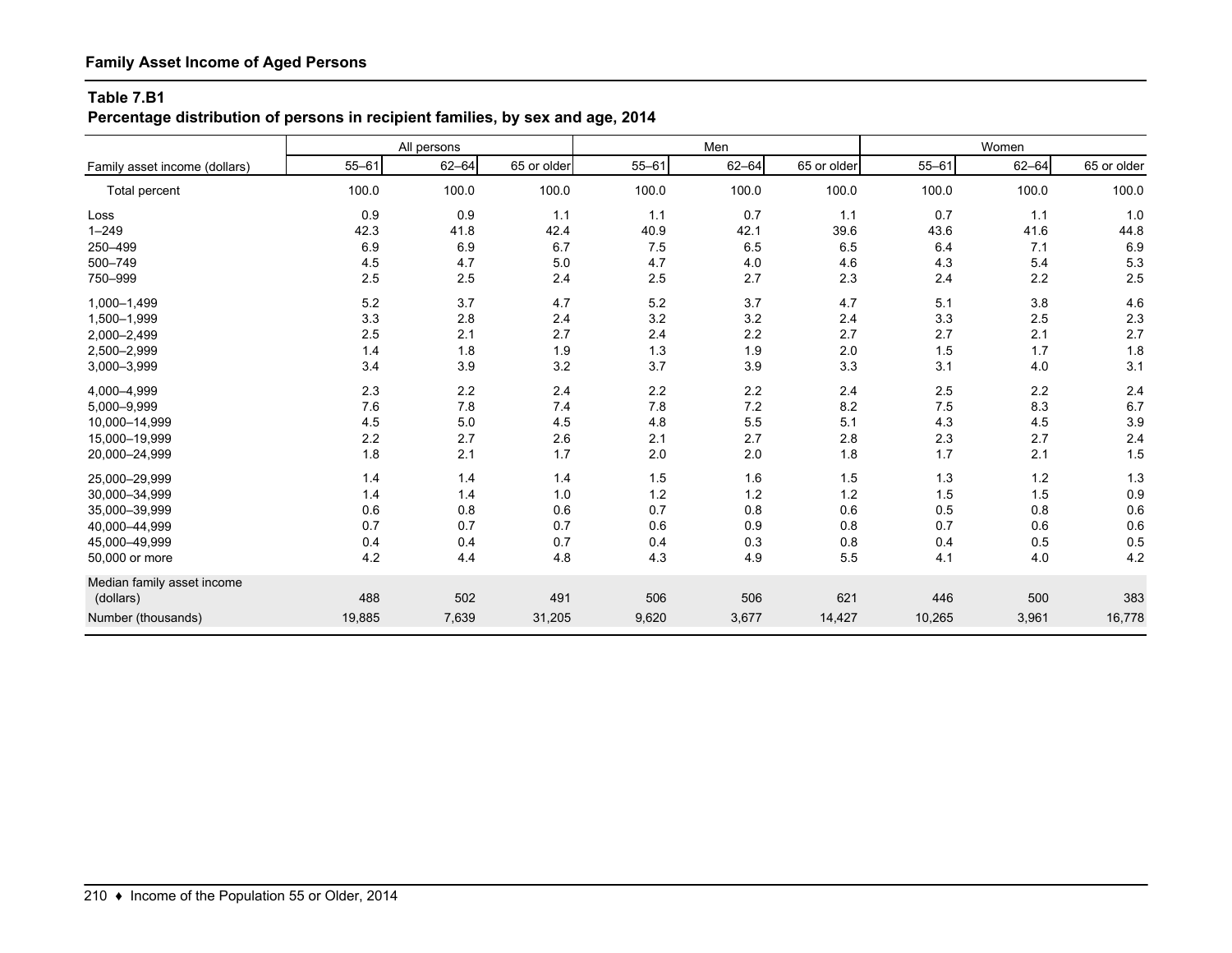**Percentage distribution of persons in recipient families, by sex and age, 2014**

|                               |        | All persons |       |             |       | Men       |       |             |       | Women     |           |             |
|-------------------------------|--------|-------------|-------|-------------|-------|-----------|-------|-------------|-------|-----------|-----------|-------------|
| Family asset income (dollars) | 65-69  | $70 - 74$   | 75-79 | 80 or older | 65-69 | $70 - 74$ | 75-79 | 80 or older | 65-69 | $70 - 74$ | $75 - 79$ | 80 or older |
| <b>Total percent</b>          | 100.0  | 100.0       | 100.0 | 100.0       | 100.0 | 100.0     | 100.0 | 100.0       | 100.0 | 100.0     | 100.0     | 100.0       |
| Loss                          | 1.1    | 1.2         | 1.0   | 0.8         | 1.2   | 1.1       | 1.1   | 1.0         | 1.1   | 1.3       | 1.0       | 0.7         |
| $1 - 249$                     | 40.2   | 43.0        | 43.1  | 44.4        | 38.8  | 40.0      | 39.8  | 40.1        | 41.4  | 45.7      | 46.2      | 47.4        |
| 250-499                       | 7.1    | 6.7         | 6.0   | 6.5         | 7.1   | 6.8       | 5.7   | 5.5         | 7.1   | 6.6       | 6.3       | 7.2         |
| 500-749                       | 4.8    | 4.2         | 5.8   | 5.6         | 4.5   | 4.1       | 4.9   | 5.4         | 5.2   | 4.3       | 6.6       | 5.8         |
| 750-999                       | 2.4    | 2.4         | 2.4   | 2.5         | 2.3   | 2.3       | 2.8   | 2.0         | 2.4   | 2.4       | 2.0       | 2.9         |
| 1,000-1,499                   | 4.9    | 3.9         | 4.5   | 5.2         | 4.8   | 3.8       | 4.0   | 6.3         | 4.9   | 4.1       | 5.0       | 4.5         |
| 1,500-1,999                   | 2.5    | 2.2         | 2.2   | 2.5         | 2.4   | 2.4       | 2.4   | 2.6         | 2.6   | 2.1       | 2.0       | 2.4         |
| 2,000-2,499                   | 3.3    | 2.3         | 2.3   | 2.4         | 3.6   | 2.0       | 2.3   | 2.2         | 3.0   | 2.7       | 2.3       | 2.6         |
| 2,500-2,999                   | 1.4    | 2.2         | 2.2   | 2.0         | 1.6   | 2.1       | 2.7   | 1.8         | 1.2   | 2.2       | 1.7       | 2.2         |
| 3,000-3,999                   | 3.5    | 3.1         | 3.4   | 2.7         | 3.3   | 3.6       | 3.8   | 2.6         | 3.7   | 2.7       | 3.2       | 2.7         |
| 4,000-4,999                   | 2.0    | 2.6         | 3.2   | 2.3         | 1.9   | 2.7       | 3.2   | 2.4         | 2.0   | 2.5       | 3.1       | 2.2         |
| 5,000-9,999                   | 7.6    | 7.7         | 8.0   | 6.2         | 8.2   | 8.5       | 8.6   | 7.3         | 7.1   | 7.1       | 7.4       | 5.5         |
| 10,000-14,999                 | 4.4    | 4.9         | 4.2   | 4.4         | 4.6   | 5.7       | 5.2   | 5.2         | 4.1   | 4.2       | 3.2       | 3.8         |
| 15,000-19,999                 | 2.7    | 2.8         | 2.2   | 2.5         | 2.9   | 2.8       | 2.3   | 3.2         | 2.6   | 2.7       | 2.2       | 2.0         |
| 20,000-24,999                 | 1.9    | 1.7         | 1.6   | 1.3         | 1.9   | 1.8       | 2.0   | 1.5         | 1.9   | 1.7       | 1.2       | 1.1         |
| 25,000-29,999                 | 1.6    | 1.1         | 1.3   | 1.4         | 1.8   | 1.1       | 1.3   | 1.5         | 1.4   | 1.0       | 1.3       | 1.3         |
| 30,000-34,999                 | 1.3    | 1.1         | 0.9   | 0.7         | 1.5   | 1.4       | 0.7   | 0.8         | 1.1   | 0.7       | 1.0       | 0.6         |
| 35,000-39,999                 | 0.8    | 0.5         | 0.3   | 0.7         | 0.7   | 0.5       | 0.6   | 0.6         | 0.9   | 0.4       | 0.1       | 0.8         |
| 40,000-44,999                 | 1.0    | 0.6         | 0.2   | 0.7         | 1.3   | 0.5       | 0.2   | 0.9         | 0.8   | 0.6       | 0.3       | 0.5         |
| 45,000-49,999                 | 0.7    | 0.6         | 0.6   | 0.6         | 0.8   | 0.7       | 0.9   | 0.8         | 0.6   | 0.5       | 0.4       | 0.5         |
| 50,000 or more                | 4.8    | 5.2         | 4.4   | 4.5         | 4.8   | 6.0       | 5.3   | 6.2         | 4.8   | 4.5       | 3.5       | 3.3         |
| Median family asset income    |        |             |       |             |       |           |       |             |       |           |           |             |
| (dollars)                     | 559    | 451         | 485   | 402         | 640   | 603       | 657   | 604         | 510   | 350       | 348       | 292         |
| Number (thousands)            | 10,978 | 7,729       | 5,304 | 7,195       | 5,263 | 3,633     | 2,553 | 2,979       | 5,715 | 4,097     | 2,751     | 4,216       |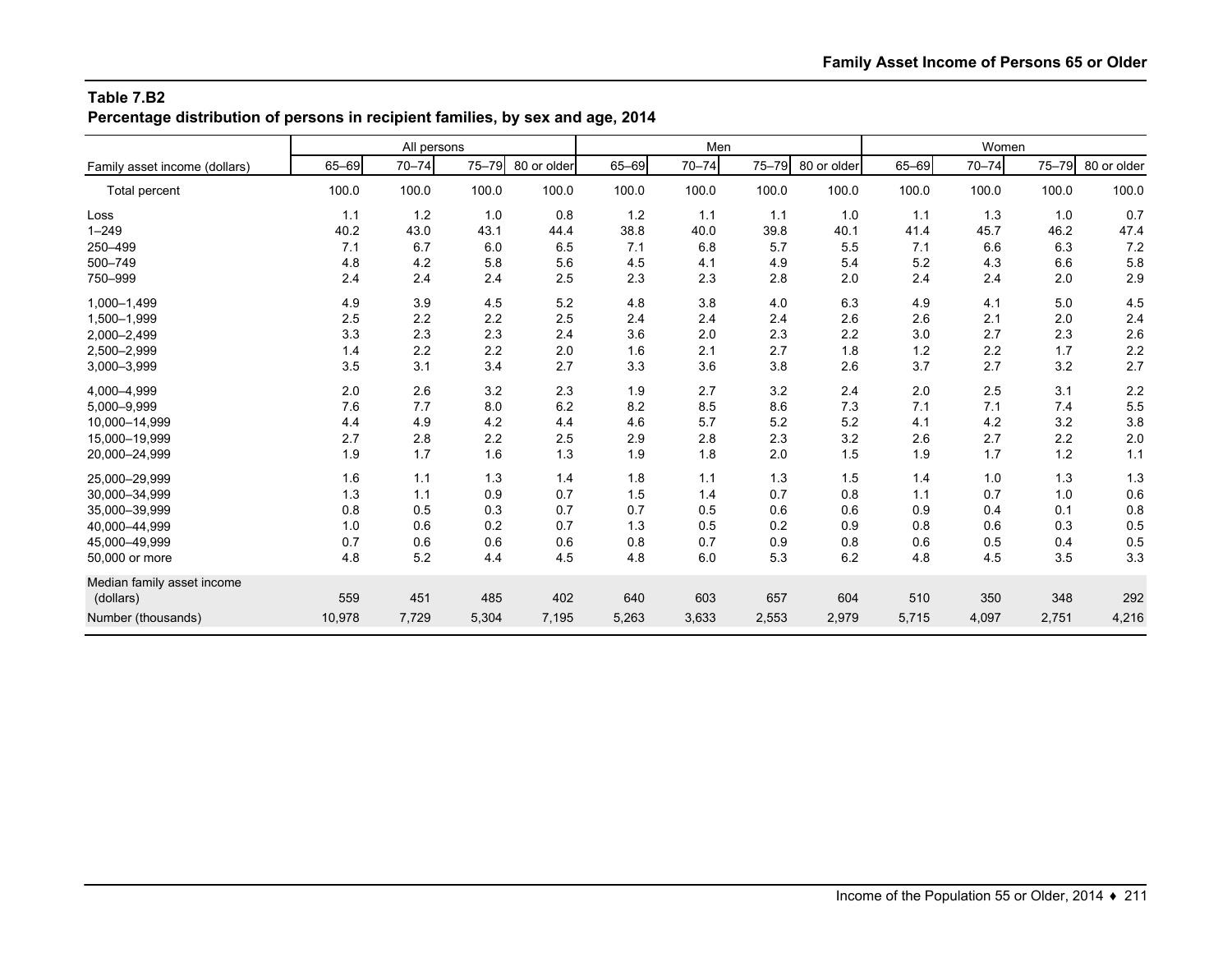**Percentage distribution of persons in recipient families, by sex and marital status, 2014**

|                                                                                                     |                                        | All persons                            |                                        |                                        |                                        |                                        |                                        | Men                                    |                                        |                                        |                                        |                                        | Women                                  |                                        |                                        |
|-----------------------------------------------------------------------------------------------------|----------------------------------------|----------------------------------------|----------------------------------------|----------------------------------------|----------------------------------------|----------------------------------------|----------------------------------------|----------------------------------------|----------------------------------------|----------------------------------------|----------------------------------------|----------------------------------------|----------------------------------------|----------------------------------------|----------------------------------------|
|                                                                                                     |                                        |                                        | Nonmarried                             |                                        |                                        |                                        |                                        | Nonmarried                             |                                        |                                        |                                        |                                        |                                        | Nonmarried                             |                                        |
| Family asset income (dollars)                                                                       | Married                                | Total                                  | Widowed Divorced                       |                                        | Never<br>married                       | Married                                |                                        | Total Widowed Divorced                 |                                        | Never<br>married                       | Married                                |                                        | Total Widowed                          | Divorced                               | Never<br>married                       |
| <b>Total percent</b>                                                                                | 100.0                                  | 100.0                                  | 100.0                                  | 100.0                                  | 100.0                                  | 100.0                                  | 100.0                                  | 100.0                                  | 100.0                                  | 100.0                                  | 100.0                                  | 100.0                                  | 100.0                                  | 100.0                                  | 100.0                                  |
| Loss<br>$1 - 249$<br>250-499<br>500-749<br>750-999                                                  | 1.2<br>37.0<br>6.6<br>5.0<br>2.5       | 0.9<br>51.3<br>6.8<br>5.1<br>2.3       | 0.9<br>50.7<br>7.0<br>5.3<br>2.6       | 0.8<br>54.2<br>6.0<br>4.1<br>2.0       | 0.8<br>46.7<br>7.9<br>7.1<br>1.9       | 1.1<br>37.0<br>6.6<br>4.8<br>2.5       | 1.0<br>47.3<br>6.2<br>4.1<br>1.8       | 1.1<br>46.2<br>5.3<br>4.8<br>1.9       | 0.8<br>48.9<br>6.4<br>3.5<br>2.0       | 1.6<br>44.8<br>8.8<br>4.5<br>0.9       | 1.2<br>37.1<br>6.7<br>5.1<br>2.5       | 0.9<br>53.1<br>7.1<br>5.5<br>2.5       | 0.9<br>52.0<br>7.5<br>5.4<br>2.8       | 0.8<br>57.6<br>5.7<br>4.4<br>1.9       | 0.1<br>48.4<br>7.1<br>9.5<br>2.8       |
| 1,000-1,499<br>1,500-1,999<br>2,000-2,499<br>2,500-2,999<br>3,000-3,999                             | 5.1<br>2.4<br>2.7<br>2.0<br>3.4        | 4.0<br>2.3<br>2.6<br>1.7<br>2.9        | 3.9<br>2.2<br>2.9<br>1.7<br>2.5        | 3.6<br>2.1<br>2.0<br>1.8<br>3.8        | 5.2<br>2.3<br>3.5<br>1.6<br>2.2        | 5.1<br>2.4<br>2.9<br>2.0<br>3.3        | 3.7<br>2.4<br>2.2<br>2.0<br>3.3        | 2.8<br>2.5<br>2.6<br>1.8<br>1.9        | 3.5<br>1.9<br>1.4<br>2.3<br>5.1        | 5.4<br>1.7<br>3.0<br>2.1<br>3.8        | 5.1<br>2.4<br>2.6<br>1.9<br>3.5        | 4.1<br>2.2<br>2.8<br>1.6<br>2.7        | 4.2<br>2.2<br>3.0<br>1.7<br>2.7        | 3.7<br>2.3<br>2.3<br>1.5<br>2.9        | 5.0<br>2.9<br>3.9<br>1.1<br>0.7        |
| 4,000-4,999<br>5,000-9,999<br>10,000-14,999<br>15,000-19,999<br>20,000-24,999                       | 2.7<br>8.5<br>4.9<br>3.0<br>1.9        | 1.9<br>5.6<br>3.7<br>1.9<br>1.2        | 2.2<br>5.4<br>3.7<br>2.0<br>1.2        | 1.6<br>5.5<br>3.7<br>1.9<br>1.3        | 1.6<br>5.8<br>3.7<br>1.5<br>1.1        | 2.7<br>8.5<br>4.9<br>3.0<br>2.0        | 1.8<br>7.0<br>5.6<br>2.3<br>1.2        | 2.3<br>7.7<br>5.9<br>2.9<br>1.6        | 1.9<br>6.8<br>6.1<br>1.6<br>0.9        | 0.9<br>5.5<br>4.3<br>2.0<br>0.7        | 2.7<br>8.4<br>4.9<br>3.0<br>1.8        | 2.0<br>4.9<br>2.8<br>1.7<br>1.2        | 2.2<br>4.7<br>3.0<br>1.7<br>1.1        | 1.3<br>4.8<br>2.3<br>2.1<br>1.5        | 2.2<br>6.1<br>3.1<br>1.2<br>1.5        |
| 25,000-29,999<br>30,000-34,999<br>35,000-39,999<br>40,000-44,999<br>45,000-49,999<br>50,000 or more | 1.6<br>1.2<br>0.7<br>0.8<br>0.8<br>6.0 | 1.0<br>0.8<br>0.5<br>0.5<br>0.4<br>2.8 | 1.1<br>0.8<br>0.2<br>0.3<br>0.3<br>3.0 | 0.6<br>0.8<br>0.8<br>0.6<br>0.6<br>2.3 | 0.9<br>1.1<br>0.5<br>1.1<br>0.2<br>3.3 | 1.7<br>1.2<br>0.7<br>0.8<br>0.8<br>6.0 | 0.9<br>1.1<br>0.4<br>0.9<br>0.7<br>4.1 | 1.5<br>0.8<br>0.3<br>0.7<br>0.3<br>5.0 | 0.3<br>1.1<br>0.3<br>0.9<br>1.3<br>3.1 | 0.9<br>2.4<br>0.4<br>1.5<br>0.1<br>4.9 | 1.6<br>1.1<br>0.8<br>0.8<br>0.8<br>6.0 | 1.0<br>0.7<br>0.5<br>0.3<br>0.2<br>2.2 | 1.0<br>0.8<br>0.2<br>0.2<br>0.3<br>2.3 | 0.8<br>0.5<br>1.2<br>0.4<br>0.2<br>1.9 | 1.0<br>0.0<br>0.6<br>0.8<br>0.3<br>1.9 |
| Median family asset income<br>(dollars)<br>Number (thousands)                                       | 785<br>19,597                          | 202<br>11,608                          | 210<br>6,627                           | 146<br>3,185                           | 320<br>1,188                           | 809<br>10,830                          | 300<br>3,597                           | 350<br>1,540                           | 257<br>1,225                           | 365<br>563                             | 744<br>8,767                           | 179<br>8,011                           | 197<br>5,088                           | 101<br>1,960                           | 308<br>625                             |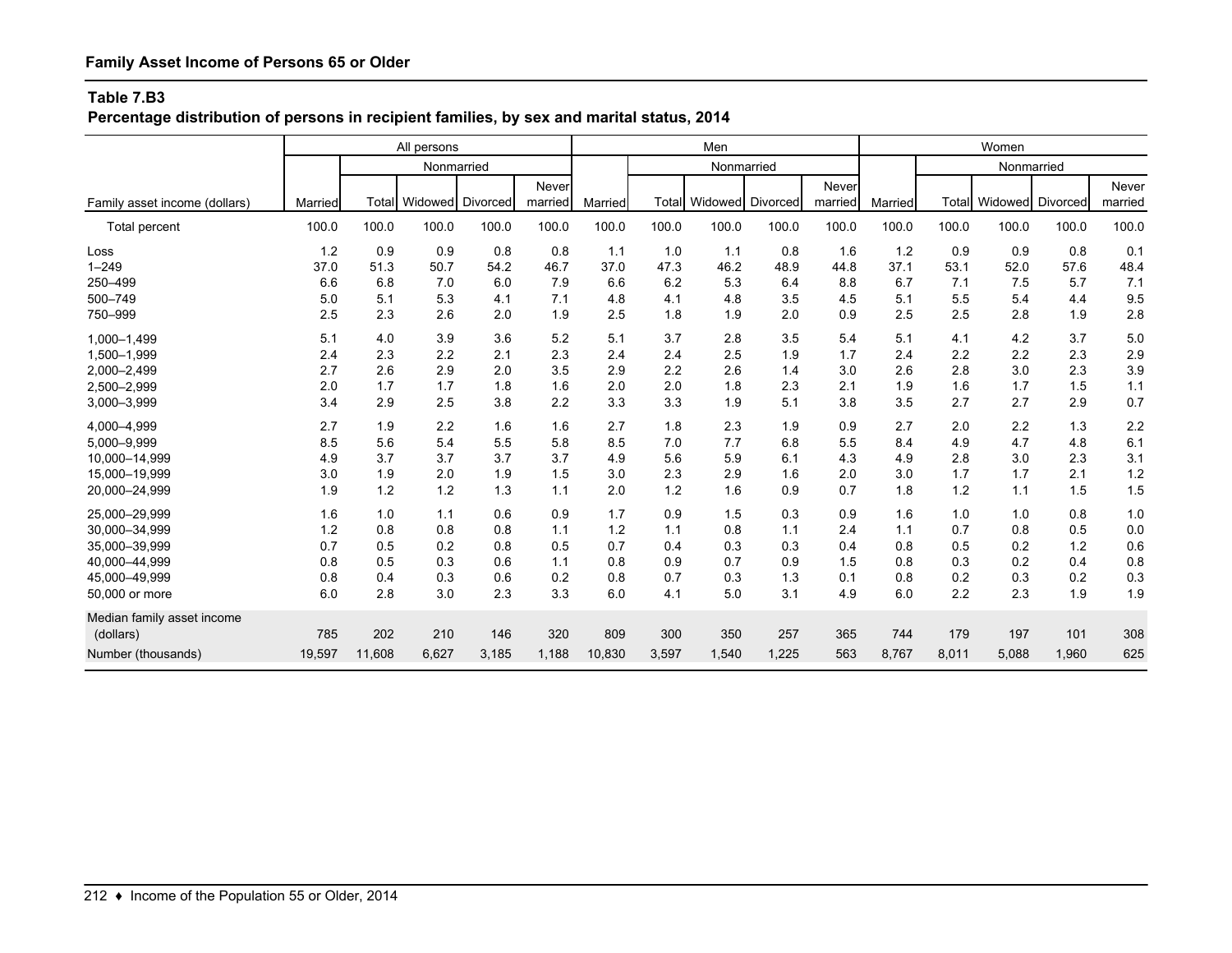**Percentage distribution of persons in recipient families, by Social Security beneficiary status, and aged person's sex and marital status, 2014**

|                                  |        | Persons in beneficiary families |       |        |                       |       |        |                 |       |       |                       |       |       |                       | Persons in nonbeneficiary families |       |                                |       |
|----------------------------------|--------|---------------------------------|-------|--------|-----------------------|-------|--------|-----------------|-------|-------|-----------------------|-------|-------|-----------------------|------------------------------------|-------|--------------------------------|-------|
|                                  |        | All persons                     |       |        | Men                   |       |        | Women           |       |       | All persons           |       |       | Men                   |                                    |       | Women                          |       |
| Family asset income<br>(dollars) | Total  | Married married                 | Non-  |        | Total Married married | Non-  | Total  | Married married | Non-  |       | Total Married married | Non-  |       | Total Married married | Non-                               |       | <b>Totall Marriedl married</b> | Non-  |
| Total percent                    | 100.0  | 100.0                           | 100.0 | 100.0  | 100.0                 | 100.0 | 100.0  | 100.0           | 100.0 | 100.0 | 100.0                 | 100.0 | 100.0 | 100.0                 | 100.0                              | 100.0 | 100.0                          | 100.0 |
| Loss                             | 1.0    | 1.1                             | 0.9   | 1.0    | 1.1                   | 0.9   | 1.0    | 1.2             | 0.8   | 1.3   | 1.4                   | 1.2   | 1.4   | 1.4                   | 1.4                                | 1.2   | 1.3                            | 1.1   |
| $1 - 249$                        | 42.8   | 37.2                            | 51.8  | 39.8   | 36.9                  | 48.3  | 45.2   | 37.5            | 53.3  | 40.4  | 36.3                  | 48.8  | 38.4  | 37.3                  | 42.0                               | 42.3  | 35.1                           | 52.1  |
| 250-499                          | 6.7    | 6.6                             | 6.7   | 6.5    | 6.7                   | 5.8   | 6.8    | 6.6             | 7.1   | 6.8   | 6.5                   | 7.4   | 6.4   | 5.9                   | 7.9                                | 7.2   | 7.3                            | 7.1   |
| 500-749                          | 5.1    | 5.2                             | 5.0   | 4.7    | 5.1                   | 3.8   | 5.5    | 5.4             | 5.5   | 4.3   | 3.7                   | 5.5   | 4.1   | 3.7                   | 5.7                                | 4.5   | 3.8                            | 5.4   |
| 750-999                          | 2.4    | 2.4                             | 2.3   | 2.2    | 2.4                   | 1.6   | 2.5    | 2.4             | 2.6   | 2.6   | 2.9                   | 2.2   | 2.9   | 2.8                   | 2.9                                | 2.4   | 2.9                            | 1.8   |
| 1,000-1,499                      | 4.6    | 5.1                             | 3.8   | 4.7    | 5.2                   | 3.4   | 4.5    | 5.1             | 3.9   | 4.9   | 4.8                   | 5.2   | 4.7   | 4.6                   | 5.1                                | 5.0   | 4.9                            | 5.2   |
| 1,500-1,999                      | 2.3    | 2.4                             | 2.3   | 2.5    | 2.4                   | 2.5   | 2.2    | 2.3             | 2.2   | 2.5   | 2.6                   | 2.4   | 2.2   | 2.4                   | 1.6                                | 2.8   | 2.8                            | 2.7   |
| 2,000-2,499                      | 2.6    | 2.6                             | 2.7   | 2.6    | 2.7                   | 2.4   | 2.6    | 2.5             | 2.8   | 3.0   | 3.3                   | 2.5   | 3.0   | 3.6                   | 1.0                                | 3.0   | 2.8                            | 3.3   |
| 2,500-2,999                      | 1.8    | 1.9                             | 1.7   | 1.9    | 1.9                   | 1.9   | 1.8    | 2.0             | 1.6   | 2.0   | 2.1                   | 1.8   | 2.3   | 2.3                   | 2.2                                | 1.7   | 1.8                            | 1.6   |
| 3,000-3,999                      | 3.3    | 3.5                             | 3.0   | 3.5    | 3.5                   | 3.5   | 3.1    | 3.5             | 2.7   | 2.8   | 2.9                   | 2.5   | 2.4   | 2.4                   | 2.6                                | 3.1   | 3.6                            | 2.4   |
| 4,000-4,999                      | 2.6    | 2.8                             | 2.2   | 2.6    | 2.8                   | 2.1   | 2.5    | 2.8             | 2.2   | 1.6   | 2.2                   | 0.6   | 1.6   | 1.9                   | 0.2                                | 1.7   | 2.4                            | 0.7   |
| 5,000-9,999                      | 7.5    | 8.5                             | 5.9   | 8.2    | 8.5                   | 7.4   | 6.9    | 8.5             | 5.2   | 7.0   | 8.5                   | 3.8   | 8.0   | 8.8                   | 4.9                                | 6.0   | 8.1                            | 3.3   |
| 10,000-14,999                    | 4.5    | 4.9                             | 3.8   | 5.1    | 4.9                   | 5.7   | 3.9    | 4.9             | 2.9   | 4.5   | 5.1                   | 3.2   | 5.0   | 4.9                   | 5.3                                | 4.0   | 5.3                            | 2.2   |
| 15.000-19.999                    | 2.5    | 3.0                             | 1.7   | 2.9    | 3.1                   | 2.1   | 2.2    | 2.9             | 1.5   | 2.9   | 2.9                   | 2.9   | 2.6   | 2.5                   | 3.0                                | 3.2   | 3.4                            | 2.8   |
| 20,000-24,999                    | 1.7    | 2.0                             | 1.2   | 1.8    | 2.0                   | 1.2   | 1.6    | 1.9             | 1.2   | 1.5   | 1.6                   | 1.2   | 1.7   | 1.9                   | 0.9                                | 1.4   | 1.3                            | 1.4   |
| 25,000-29,999                    | 1.4    | 1.6                             | 1.0   | 1.4    | 1.6                   | 0.9   | 1.3    | 1.6             | 1.0   | 1.4   | 1.7                   | 0.9   | 1.8   | 2.0                   | 1.2                                | 1.0   | 1.2                            | 0.8   |
| 30.000-34.999                    | 0.9    | 1.0                             | 0.8   | 1.1    | 1.1                   | 1.2   | 0.7    | 0.8             | 0.6   | 1.7   | 2.1                   | 1.0   | 1.7   | 1.9                   | 1.1                                | 1.8   | 2.3                            | 1.0   |
| 35.000-39.999                    | 0.6    | 0.7                             | 0.5   | 0.6    | 0.7                   | 0.3   | 0.7    | 0.8             | 0.5   | 0.7   | 0.7                   | 0.6   | 0.7   | 0.6                   | 0.9                                | 0.6   | 0.7                            | 0.5   |
| 40,000-44,999                    | 0.6    | 0.7                             | 0.4   | 0.7    | 0.7                   | 0.7   | 0.5    | 0.8             | 0.2   | 1.1   | 1.1                   | 1.2   | 1.4   | 1.2                   | 2.0                                | 0.9   | 1.0                            | 0.8   |
| 45,000-49,999                    | 0.6    | 0.8                             | 0.2   | 0.7    | 0.8                   | 0.3   | 0.5    | 0.7             | 0.2   | 1.1   | 1.0                   | 1.2   | 1.2   | 0.8                   | 2.8                                | 0.9   | 1.3                            | 0.4   |
| 50,000 or more                   | 4.6    | 5.8                             | 2.6   | 5.3    | 5.8                   | 3.9   | 4.0    | 5.9             | 2.0   | 5.8   | 6.7                   | 3.9   | 6.4   | 6.8                   | 5.0                                | 5.2   | 6.5                            | 3.4   |
| Median family asset              |        |                                 |       |        |                       |       |        |                 |       |       |                       |       |       |                       |                                    |       |                                |       |
| income (dollars)                 | 475    | 730                             | 200   | 605    | 782                   | 266   | 360    | 700             | 175   | 577   | 920                   | 248   | 694   | 902                   | 432                                | 450   | 960                            | 195   |
| Number (thousands)               | 25,892 | 16,019                          | 9,873 | 11.877 | 8.842                 | 3,035 | 14,015 | 7,177           | 6.838 | 5,313 | 3,578                 | 1,735 | 2.550 | 1,988                 | 562                                | 2,763 | 1,590                          | 1,173 |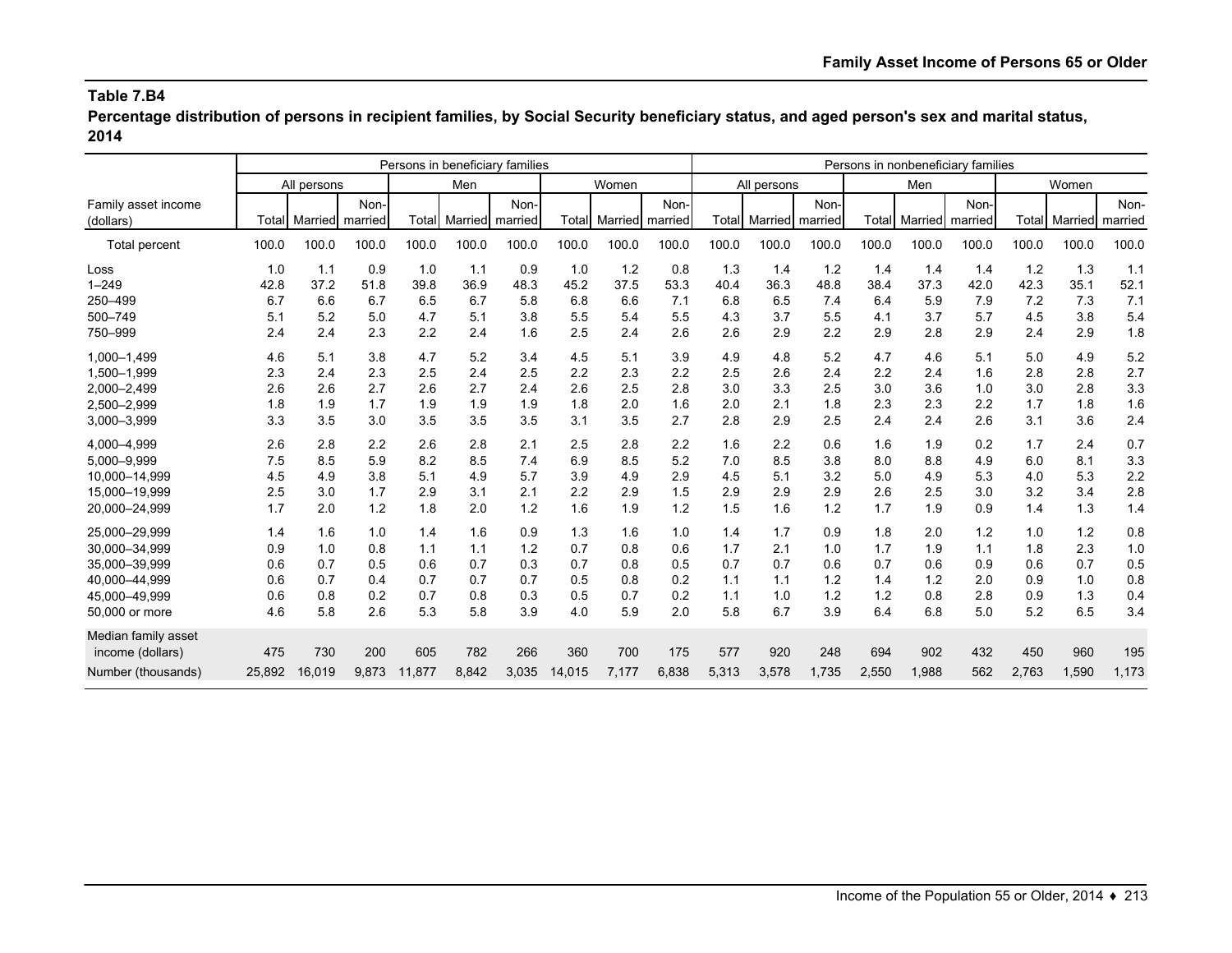# **Percentage distribution of persons in recipient families, by race, Hispanic origin, and sex, 2014**

|                               |             | White alone |        |             | <b>Black alone</b> |       |             | Asian alone |       |             | Hispanic origin |       |
|-------------------------------|-------------|-------------|--------|-------------|--------------------|-------|-------------|-------------|-------|-------------|-----------------|-------|
| Family asset income (dollars) | All persons | Menl        | Women  | All persons | Men                | Women | All persons | Men         | Women | All persons | Menl            | Women |
| Total percent                 | 100.0       | 100.0       | 100.0  | 100.0       | 100.0              | 100.0 | 100.0       | 100.0       | 100.0 | 100.0       | 100.0           | 100.0 |
| Loss                          | 1.0         | 1.2         | 0.9    | 1.2         | 0.4                | 1.9   | 1.7         | 1.4         | 2.0   | 1.3         | 1.2             | 1.4   |
| $1 - 249$                     | 41.5        | 38.4        | 44.3   | 56.9        | 57.8               | 56.2  | 38.2        | 39.6        | 37.1  | 55.3        | 52.9            | 57.2  |
| 250-499                       | 6.6         | 6.4         | 6.8    | 7.4         | 7.3                | 7.5   | 6.4         | 5.1         | 7.4   | 5.1         | 4.3             | 5.8   |
| 500-749                       | 5.0         | 4.7         | 5.3    | 5.9         | 4.7                | 6.8   | 3.8         | 4.4         | 3.3   | 4.2         | 3.7             | 4.6   |
| 750-999                       | 2.4         | 2.4         | 2.5    | 1.8         | 1.3                | 2.1   | 3.1         | 2.6         | 3.5   | 2.3         | 3.0             | 1.7   |
| 1,000-1,499                   | 4.5         | 4.7         | 4.3    | 5.6         | 4.1                | 6.7   | 7.1         | 6.7         | 7.4   | 4.4         | 5.0             | 3.9   |
| 1,500-1,999                   | 2.3         | 2.4         | 2.1    | 2.7         | 2.4                | 3.0   | 3.2         | 2.3         | 3.9   | 1.3         | 1.4             | $1.1$ |
| 2,000-2,499                   | 2.8         | 2.8         | 2.8    | 1.3         | 1.3                | 1.3   | 2.7         | 3.2         | 2.3   | 2.4         | 2.4             | 2.5   |
| 2,500-2,999                   | 1.9         | 2.0         | 1.8    | 1.3         | 1.3                | 1.4   | 2.1         | 2.3         | 1.8   | 1.6         | 1.6             | 1.6   |
| 3,000-3,999                   | 3.3         | 3.4         | 3.2    | 2.2         | 1.9                | 2.4   | 2.4         | 2.6         | 2.2   | 3.1         | 3.9             | 2.6   |
| 4,000-4,999                   | 2.5         | 2.5         | 2.5    | 1.3         | 1.4                | 1.1   | 2.3         | 2.2         | 2.3   | 1.9         | 2.3             | 1.6   |
| 5,000-9,999                   | 7.7         | 8.5         | 7.0    | 4.3         | 5.5                | 3.4   | 6.9         | 6.3         | 7.5   | 5.9         | 5.5             | 6.2   |
| 10.000-14.999                 | 4.6         | 5.3         | 4.1    | 1.8         | 1.8                | 1.8   | 4.8         | 5.4         | 4.3   | 2.7         | 2.5             | 2.8   |
| 15,000-19,999                 | 2.7         | 2.9         | 2.5    | 1.0         | 1.8                | 0.5   | 3.5         | 3.2         | 3.7   | 2.3         | 2.8             | 1.9   |
| 20,000-24,999                 | 1.7         | 1.8         | 1.6    | 0.8         | 0.7                | 0.8   | 2.0         | 2.1         | 1.9   | 0.8         | 0.8             | 0.8   |
| 25,000-29,999                 | 1.4         | 1.5         | 1.3    | 0.3         | 0.4                | 0.2   | 1.9         | 2.3         | 1.5   | 0.5         | 0.4             | 0.6   |
| 30.000-34.999                 | 1.0         | 1.2         | 0.9    | 0.6         | 0.9                | 0.4   | 1.5         | 1.6         | 1.5   | 1.0         | 1.3             | 0.7   |
| 35,000-39,999                 | 0.6         | 0.6         | 0.7    | 0.5         | 0.8                | 0.3   | 0.8         | 1.0         | 0.6   | 0.5         | 0.5             | 0.6   |
| 40.000-44.999                 | 0.7         | 0.8         | 0.6    | 0.3         | 0.6                | 0.1   | 0.6         | 0.7         | 0.5   | 0.3         | 0.5             | 0.2   |
| 45,000-49,999                 | 0.7         | 0.8         | 0.5    | 0.6         | 0.6                | 0.6   | 0.4         | 0.3         | 0.4   | 0.0         | 0.1             | 0.0   |
| 50,000 or more                | 5.0         | 5.7         | 4.3    | 2.0         | 2.7                | 1.4   | 4.8         | 4.8         | 4.7   | 3.1         | 4.1             | 2.3   |
| Median family asset income    |             |             |        |             |                    |       |             |             |       |             |                 |       |
| (dollars)                     | 524         | 700         | 404    | 130         | 120                | 134   | 700         | 683         | 802   | 129         | 144             | 120   |
| Number (thousands)            | 27,536      | 12,818      | 14,719 | 1,911       | 802                | 1,109 | 1,316       | 599         | 718   | 1,595       | 710             | 885   |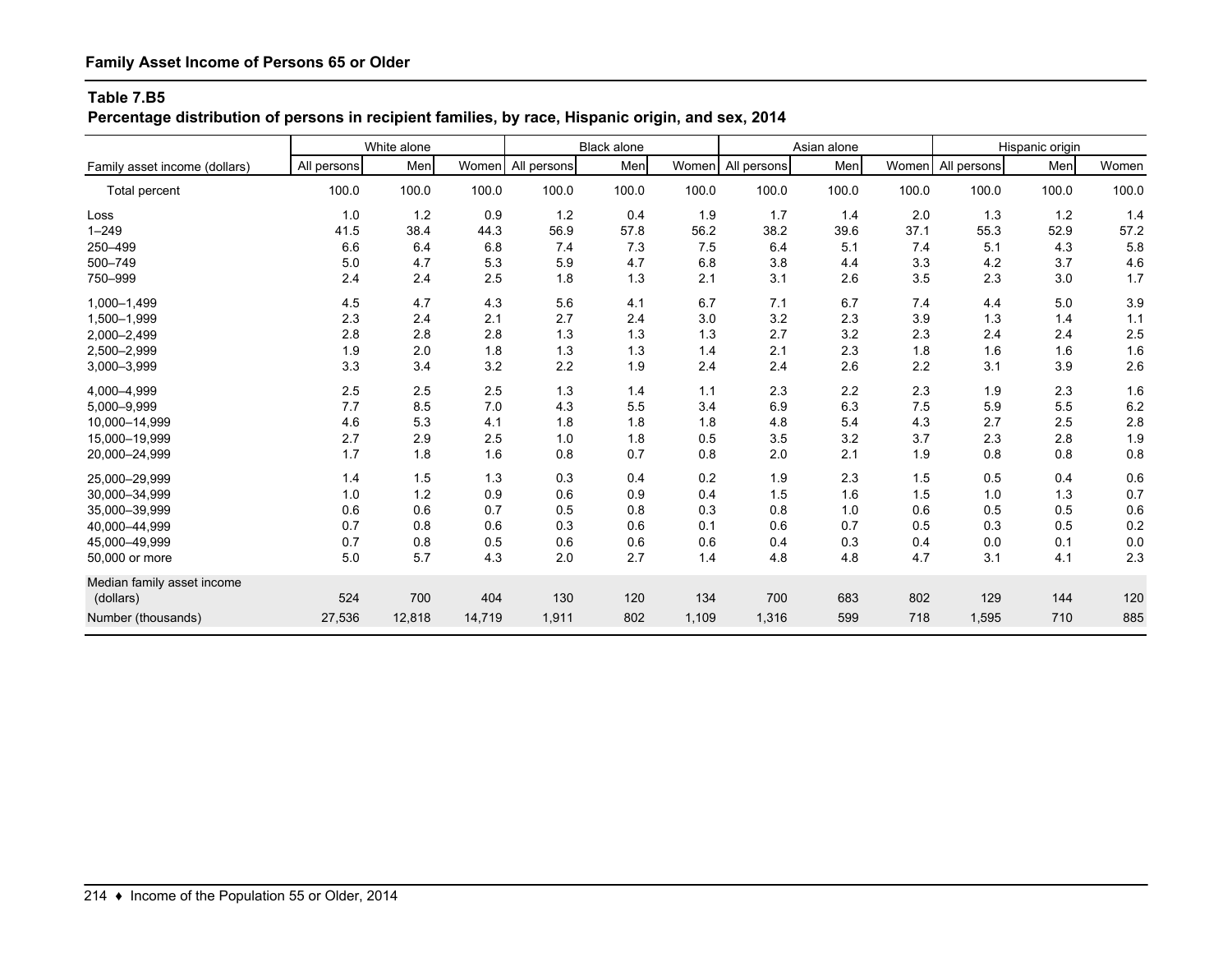**Percentage distribution of persons in recipient families, by quintile of per-capita total family money income, 2014**

| Family asset income (dollars)        | Total  | First | Second | Third | Fourth | Fifth |
|--------------------------------------|--------|-------|--------|-------|--------|-------|
| Total percent                        | 100.0  | 100.0 | 100.0  | 100.0 | 100.0  | 100.0 |
| Loss                                 | 1.1    | 0.9   | 1.4    | 1.0   | 1.0    | 1.0   |
| $1 - 249$                            | 42.4   | 65.5  | 61.5   | 47.2  | 37.6   | 21.1  |
| 250-499                              | 6.7    | 7.9   | 7.0    | 7.2   | 6.9    | 5.4   |
| 500-749                              | 5.0    | 3.8   | 4.7    | 6.6   | 5.8    | 3.7   |
| 750-999                              | 2.4    | 1.7   | 2.6    | 2.8   | 2.8    | 2.0   |
| 1,000-1,499                          | 4.7    | 5.4   | 4.4    | 4.7   | 5.2    | 4.0   |
| 1,500-1,999                          | 2.4    | 1.5   | 2.1    | 2.7   | 2.7    | 2.3   |
| 2,000-2,499                          | 2.7    | 2.7   | 2.4    | 2.6   | 3.3    | 2.5   |
| 2,500-2,999                          | 1.9    | 1.6   | 1.4    | 2.3   | 2.1    | 1.6   |
| 3,000-3,999                          | 3.2    | 3.3   | 2.5    | 4.1   | 3.3    | 2.7   |
| 4,000-4,999                          | 2.4    | 1.0   | 2.8    | 3.4   | 2.4    | 2.0   |
| 5,000-9,999                          | 7.4    | 3.3   | 4.3    | 5.9   | 9.9    | 10.0  |
| 10,000-14,999                        | 4.5    | 0.9   | 1.5    | 5.1   | 5.3    | 6.7   |
| 15,000-19,999                        | 2.6    | 0.3   | 0.5    | 2.4   | 3.4    | 4.3   |
| 20,000-24,999                        | 1.7    | 0.1   | 0.3    | 0.8   | 2.5    | 3.1   |
| 25,000-29,999                        | 1.4    | 0.0   | 0.4    | 0.5   | 1.7    | 3.0   |
| 30,000-34,999                        | 1.0    | 0.1   | 0.1    | 0.2   | 0.6    | 3.0   |
| 35,000-39,999                        | 0.6    | 0.0   | 0.0    | 0.1   | 0.8    | 1.6   |
| 40,000-44,999                        | 0.7    | 0.0   | 0.0    | 0.2   | 0.5    | 1.9   |
| 45,000-49,999                        | 0.7    | 0.0   | 0.0    | 0.1   | 0.6    | 1.8   |
| 50,000 or more                       | 4.8    | 0.0   | 0.0    | 0.1   | 1.5    | 16.3  |
| Median family asset income (dollars) | 491    | 60    | 100    | 292   | 663    | 5,315 |
| Number (thousands)                   | 31,205 | 3,527 | 5,283  | 6,498 | 7,511  | 8,387 |

NOTE: Per-capita family total money income quintile limits are \$12,492, \$19,245, \$29,027, and \$47,129.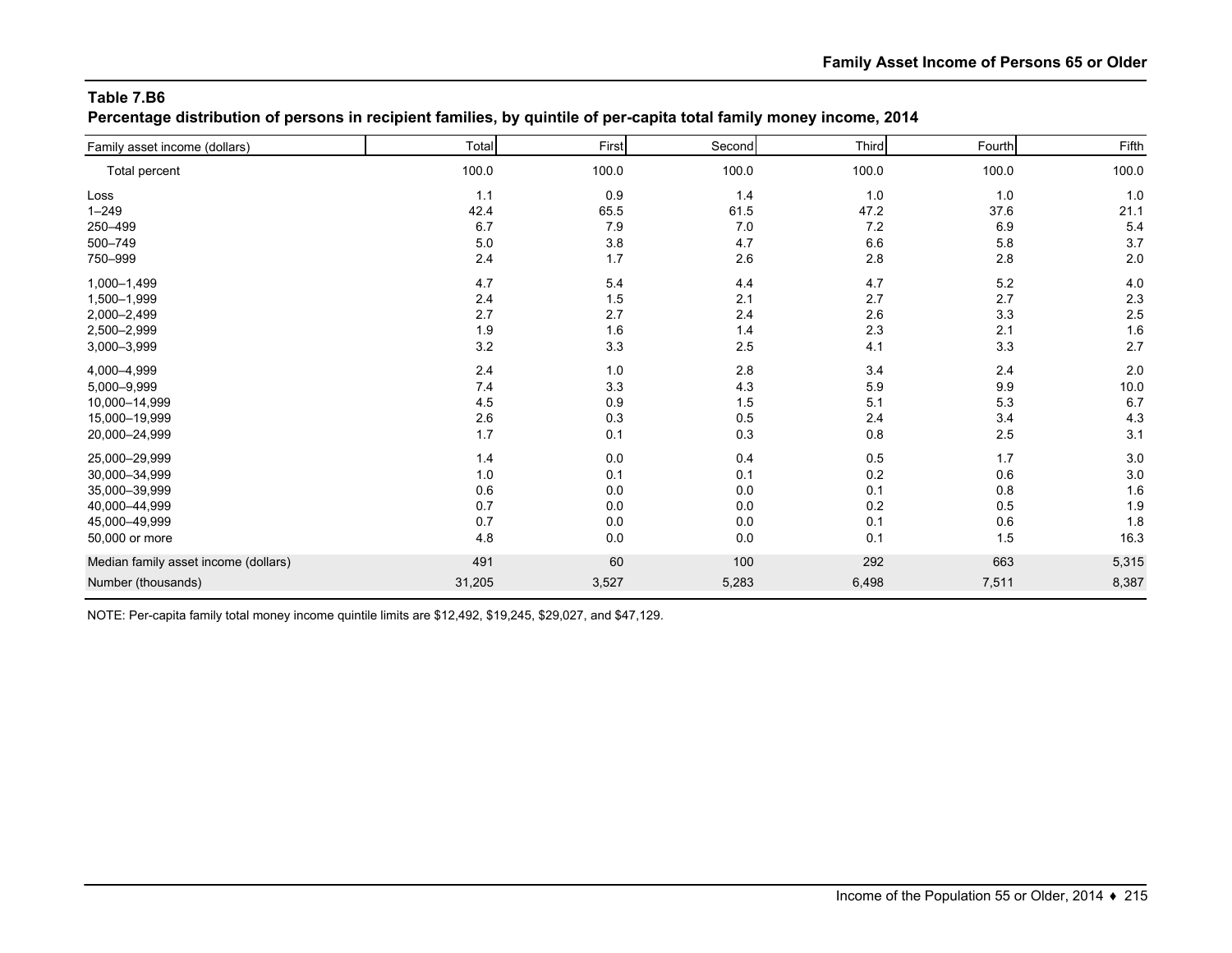**Percentage distribution of persons in recipient families, by number of persons in family and quintile of per-capita total family money income, 2014**

| Family asset income (dollars)        | Total | First | Second                       | Third | Fourth | Fifth |
|--------------------------------------|-------|-------|------------------------------|-------|--------|-------|
|                                      |       |       | Persons in 1-person families |       |        |       |
| Total percent                        | 100.0 | 100.0 | 100.0                        | 100.0 | 100.0  | 100.0 |
| Loss                                 | 0.8   | 1.0   | 1.6                          | 0.7   | 0.8    | 0.4   |
| $1 - 249$                            | 50.9  | 75.9  | 69.5                         | 57.2  | 43.8   | 29.2  |
| 250-499                              | 6.8   | 6.8   | 5.7                          | 7.8   | 7.5    | 6.1   |
| 500-749                              | 4.9   | 3.1   | 3.9                          | 5.9   | 6.4    | 4.4   |
| 750-999                              | 1.9   | 1.3   | 1.6                          | 1.6   | 3.6    | 1.3   |
| 1,000-1,499                          | 4.2   | 3.4   | 3.5                          | 4.4   | 5.4    | 4.0   |
| 1,500-1,999                          | 2.3   | 1.4   | 2.2                          | 2.0   | 2.0    | 3.1   |
| 2,000-2,499                          | 2.7   | 2.3   | 2.9                          | 2.2   | 3.4    | 2.4   |
| 2,500-2,999                          | 1.6   | 0.8   | 1.0                          | 2.7   | 1.7    | 1.4   |
| 3,000-3,999                          | 2.8   | 1.3   | 2.9                          | 2.9   | 3.3    | 2.8   |
| 4,000-4,999                          | 2.0   | 0.3   | 2.7                          | 1.9   | 2.4    | 2.1   |
| 5,000-9,999                          | 5.9   | 1.8   | 1.0                          | 6.6   | 8.7    | 7.9   |
| 10,000-14,999                        | 4.2   | 0.7   | 0.9                          | 3.0   | 6.3    | 7.2   |
| 15,000-19,999                        | 1.8   | 0.0   | 0.5                          | 1.1   | 1.9    | 3.9   |
| 20,000-24,999                        | 1.1   | 0.0   | 0.0                          | 0.2   | 1.6    | 2.7   |
| 25,000-29,999                        | 1.0   | 0.0   | 0.0                          | 0.0   | 0.7    | 3.0   |
| 30,000-34,999                        | 0.9   | 0.0   | 0.0                          | 0.0   | 0.2    | 3.0   |
| 35,000-39,999                        | 0.4   | 0.0   | 0.0                          | 0.0   | 0.0    | 1.6   |
| 40,000-44,999                        | 0.5   | 0.0   | 0.0                          | 0.0   | 0.0    | 1.7   |
| 45,000-49,999                        | 0.4   | 0.0   | 0.0                          | 0.0   | 0.3    | 1.2   |
| 50,000 or more                       | 2.9   | 0.0   | 0.0                          | 0.0   | 0.0    | 10.5  |
| Median family asset income (dollars) | 210   | 27    | 32                           | 132   | 428    | 2,243 |
| Number (thousands)                   | 8,494 | 1,027 | 1,494                        | 1,754 | 1,874  | 2,346 |

(Continued)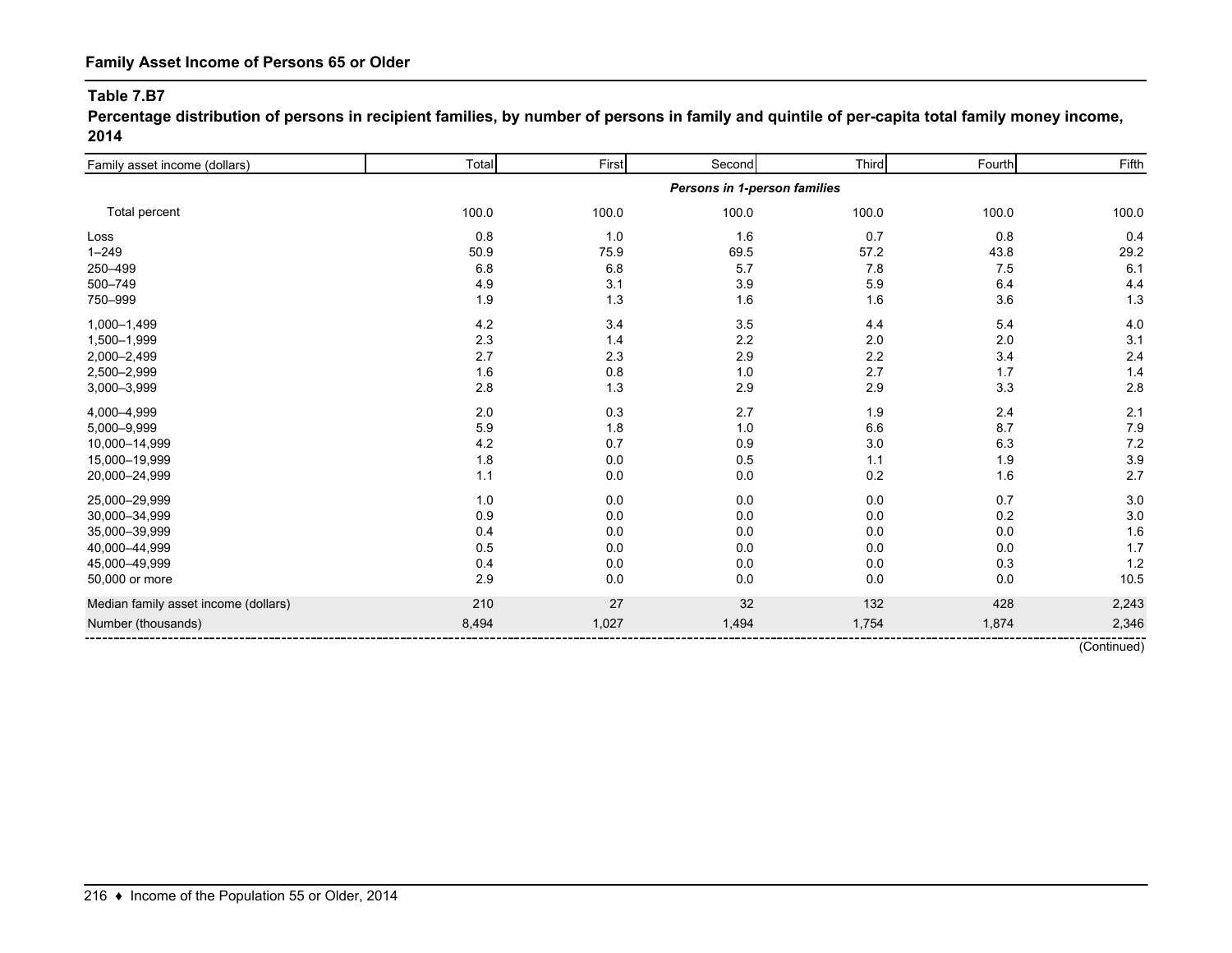**Percentage distribution of persons in recipient families, by number of persons in family and quintile of per-capita total family money income, 2014—***Continued*

| Total                        | First       | Second | Third   | Fourth                       | Fifth |  |  |  |
|------------------------------|-------------|--------|---------|------------------------------|-------|--|--|--|
| Persons in 2-person families |             |        |         |                              |       |  |  |  |
| 100.0                        | 100.0       | 100.0  | 100.0   | 100.0                        | 100.0 |  |  |  |
| 1.1                          | 0.5         | 1.4    | 1.0     | 0.9                          | 1.4   |  |  |  |
|                              | 61.4        | 58.1   | 42.4    | 35.3                         | 17.3  |  |  |  |
| 6.5                          | 8.9         | 7.3    |         | 6.4                          | 5.0   |  |  |  |
| 4.9                          | 4.2         | 4.7    | 7.1     | 5.4                          | 3.1   |  |  |  |
| 2.7                          | 1.6         | 3.2    |         | 2.4                          | 2.5   |  |  |  |
| 5.0                          | 6.9         | 5.3    | 4.7     | 5.7                          | 3.9   |  |  |  |
| 2.5                          | 1.9         | 2.6    |         | 2.7                          | 2.0   |  |  |  |
| 2.7                          | 2.5         | 2.0    | 2.8     | 3.4                          | 2.6   |  |  |  |
| 2.0                          | 2.2         | 1.4    | 2.3     | 2.2                          | 1.9   |  |  |  |
| 3.2                          | 4.3         | 1.8    | 4.7     | 3.2                          | 2.6   |  |  |  |
| 2.8                          | $1.3$       | 3.5    | 4.4     | 2.3                          | 2.2   |  |  |  |
| 8.4                          | 3.7         | 5.6    | 6.4     | 11.1                         | 10.7  |  |  |  |
| 4.8                          | 0.2         | 1.7    | 5.9     | 5.5                          | 6.8   |  |  |  |
| 2.8                          | 0.4         | 0.4    | 2.5     | 3.9                          | 4.3   |  |  |  |
| 1.9                          | 0.0         | 0.4    | $1.2$   | 2.5                          | 3.4   |  |  |  |
| 1.6                          | 0.0         | 0.6    | 0.8     | 2.2                          | 2.9   |  |  |  |
| 1.1                          | 0.0         | 0.0    | 0.2     | 0.7                          | 2.9   |  |  |  |
| 0.7                          | 0.0         | 0.0    | 0.0     | 0.9                          | 1.6   |  |  |  |
| 0.8                          | 0.0         | 0.0    | $0.2\,$ | 0.9                          | 2.0   |  |  |  |
|                              | 0.0         | 0.0    |         | 0.9                          | 1.9   |  |  |  |
| 5.9                          | 0.0         | 0.0    | 0.0     | 1.6                          | 19.2  |  |  |  |
| 725                          | 84          | 111    | 474     | 961                          | 7,000 |  |  |  |
| 18,065                       | 1,788       | 2,937  | 3,698   | 4,430                        | 5,211 |  |  |  |
|                              | 37.9<br>0.8 |        |         | $6.8\,$<br>3.2<br>3.2<br>0.0 |       |  |  |  |

(Continued)